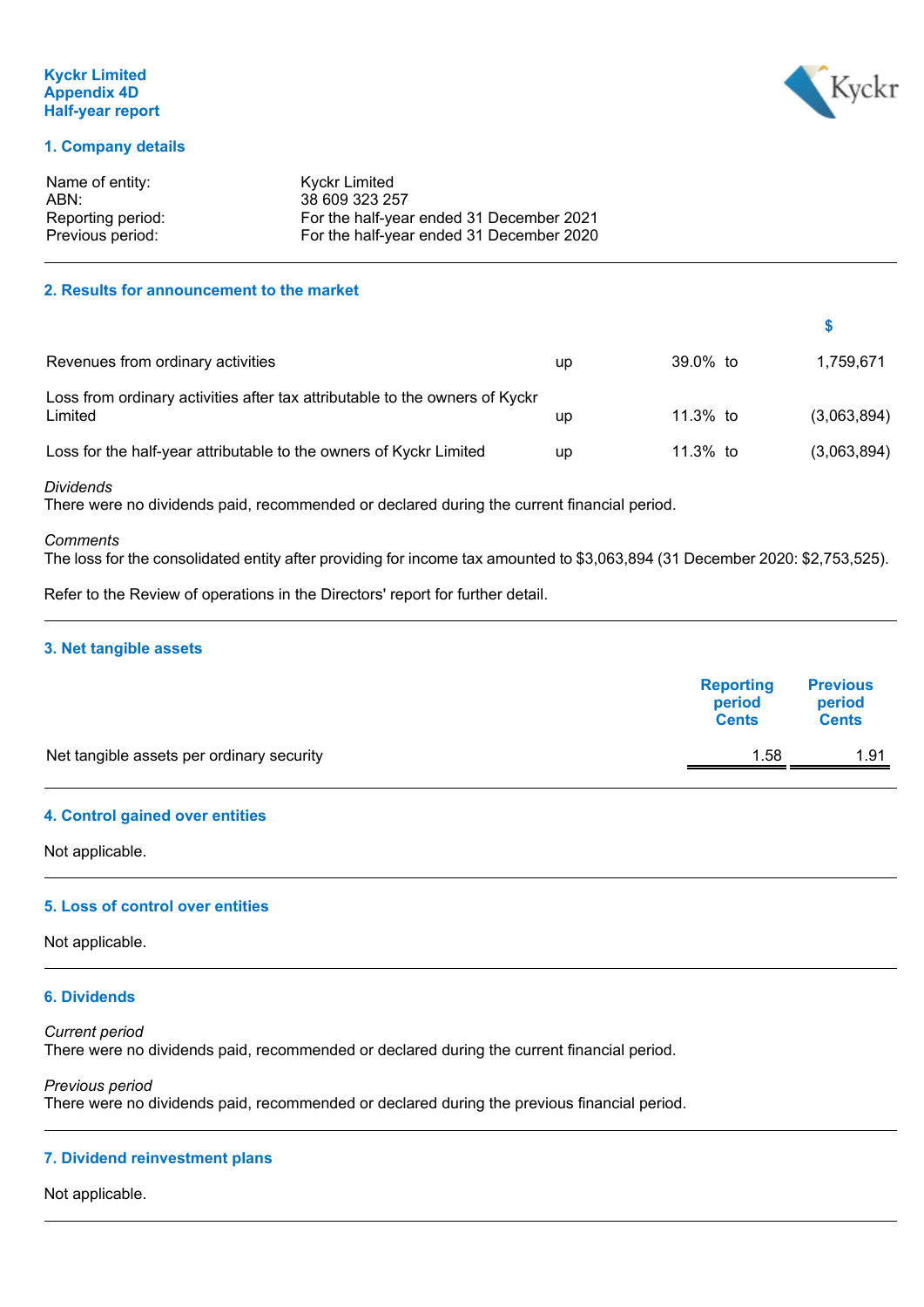## **8. Details of associates and joint venture entities**

Kyckr

Not applicable.

## **9. Foreign entities**

*Details of origin of accounting standards used in compiling the report:*

Not applicable.

## **10. Audit qualification or review**

*Details of audit/review dispute or qualification (if any):*

The financial statements were subject to a review by the auditors and the review report is attached as part of the Interim Report.

## **11. Attachments**

*Details of attachments (if any):*

The Interim Report of Kyckr Limited for the half-year ended 31 December 2021 is attached.

**12. Signed**

Rajork M. Ray

Signed **Signed Signed Signed Signed CONSUMPLER Signed CONSUMPLER CONSUMPLER CONSUMPLER CONSUMPLER** 

Rajarshi Ray Chairman Sydney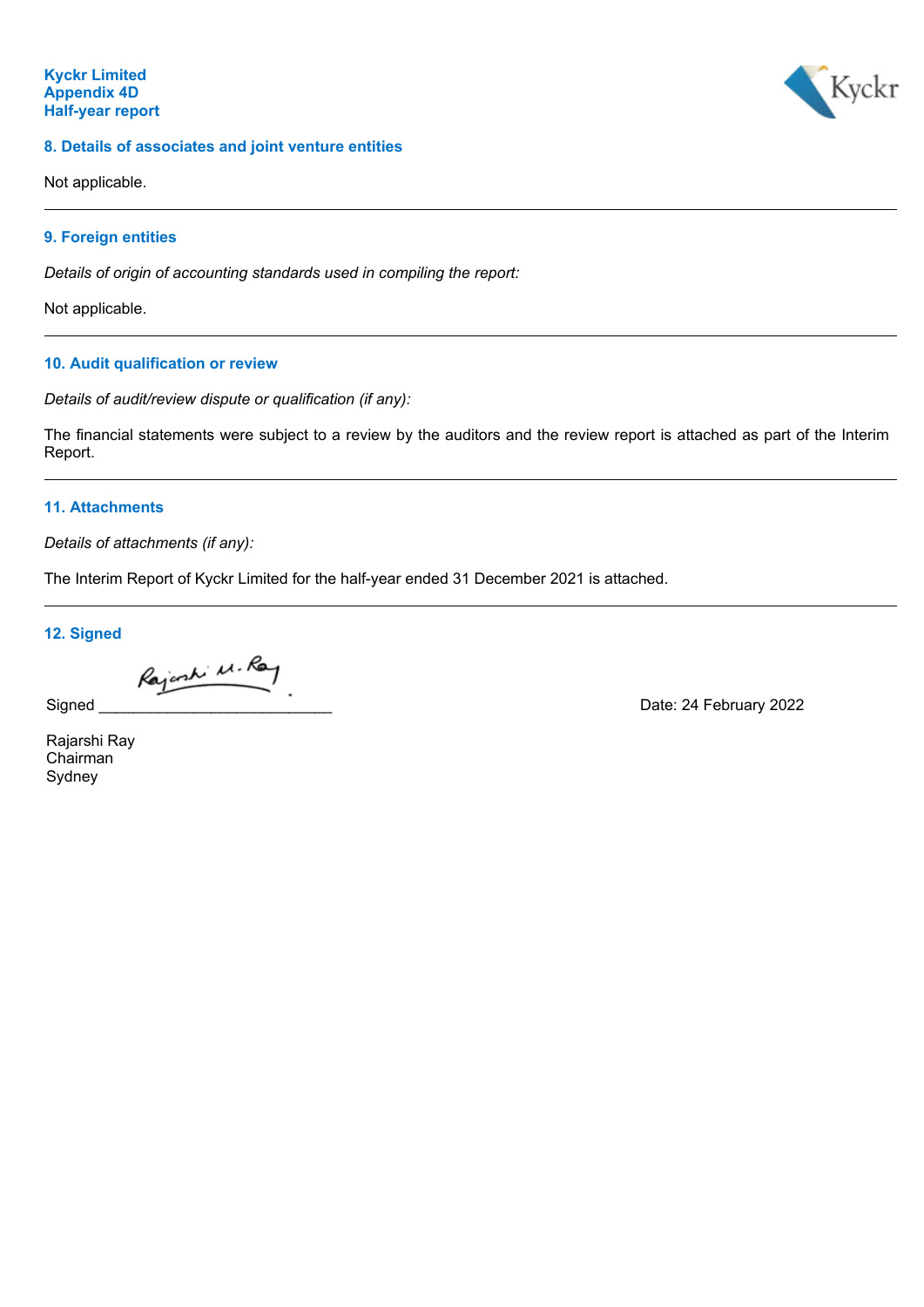

# **Kyckr Limited**

**ABN 38 609 323 257**

**Interim Report - 31 December 2021**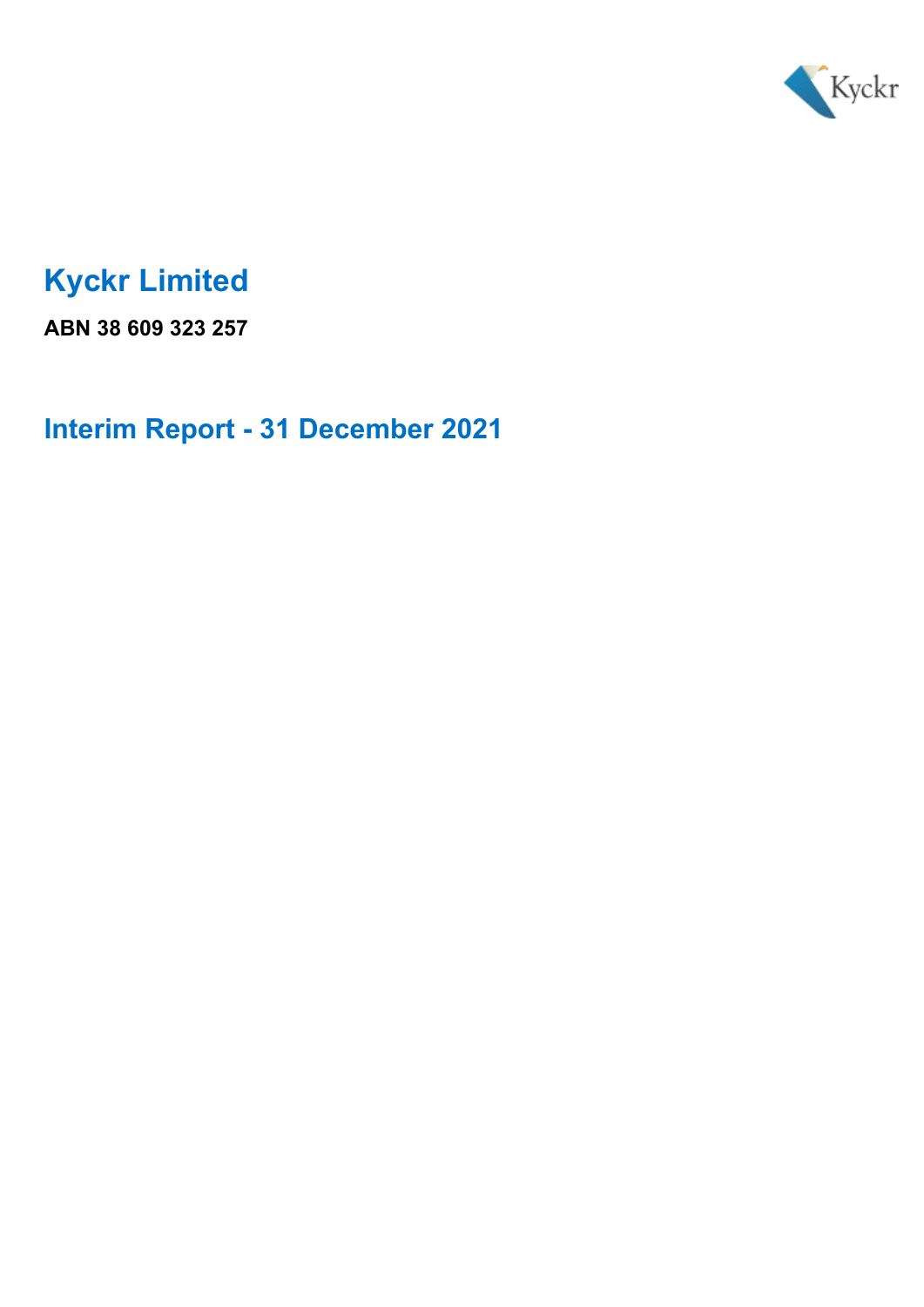## **Kyckr Limited Directors' report 31 December 2021**



The directors present their report, together with the financial statements, on the consolidated entity (referred to hereafter as the 'consolidated entity' or 'Group') consisting of Kyckr Limited (referred to hereafter as the 'company' or 'parent entity') and the entities it controlled at the end of, or during, the half-year ended 31 December 2021.

#### **Directors**

The following persons were directors of Kyckr Limited during the whole of the financial half-year and up to the date of this report, unless otherwise stated:

Mr Rajarshi Ray - Chairman (appointed Chair on 18 August 2021) Ms Karina Kwan - Non-Executive Director Mr George Venardos - Non-Executive Director (appointed on 18 August 2021) Mr Benny Higgins - Non-Executive Chairman (resigned on 18 August 2021) Ms Jacqueline Kilgour - Non-Executive Director (resigned on 18 August 2021)

## **Principal activities**

The principal activities of the Group are the provision of business data and software solutions for "Know Your Business" purposes. These solutions support critical compliance, regulatory and business-related processes. They protect against and disrupt money laundering, terrorism finance; modern-day slavery; fraud; and tax evasion.

Kyckr's platform is connected to over 200 regulated primary sources in over 120 countries, providing real-time company registry information for over 170 million businesses globally.

#### **Dividends**

There were no dividends paid, recommended or declared during the current or previous financial half-year.

#### **Review of operations**

In the period, the Group continued to successfully execute its transformation from a provider of PDF registry filings to a valueadded business information services organisation. This is in line with its mission to provide trusted, structured business information - directly to end clients or embedded in partner platforms - to support critical compliance-focused and businessrelated workflows.

The realisation of the benefits associated with this transition to a SaaS model were seen in Annualised Recurring Revenues growing to \$2.292m on 31 December 2021. This was up 206% on the prior corresponding period ('PCP'). The growth came from both existing customers and partners, with the consistent trend of 100% customer/partner retention continuing.

The Group is well-positioned, with a cash balance of \$10.555m at 31 December 2021. This follows a successful share placement to institutional, sophisticated and professional investors and an offer to existing shareholders, which was eight times oversubscribed. These funds continue to be carefully deployed in sales, technology and product development.

EBITDA disclosures have been added as Kyckr believes they provide useful information for understanding its underlying performance. While EBITDA ('earnings before interest, taxation, depreciation and amortisation') is a financial measure not prescribed by Australian Accounting Standards ('AAS'), it does represent the profit under AAS, adjusted for specific noncash items, interest revenue, finance costs, tax expenses and significant items.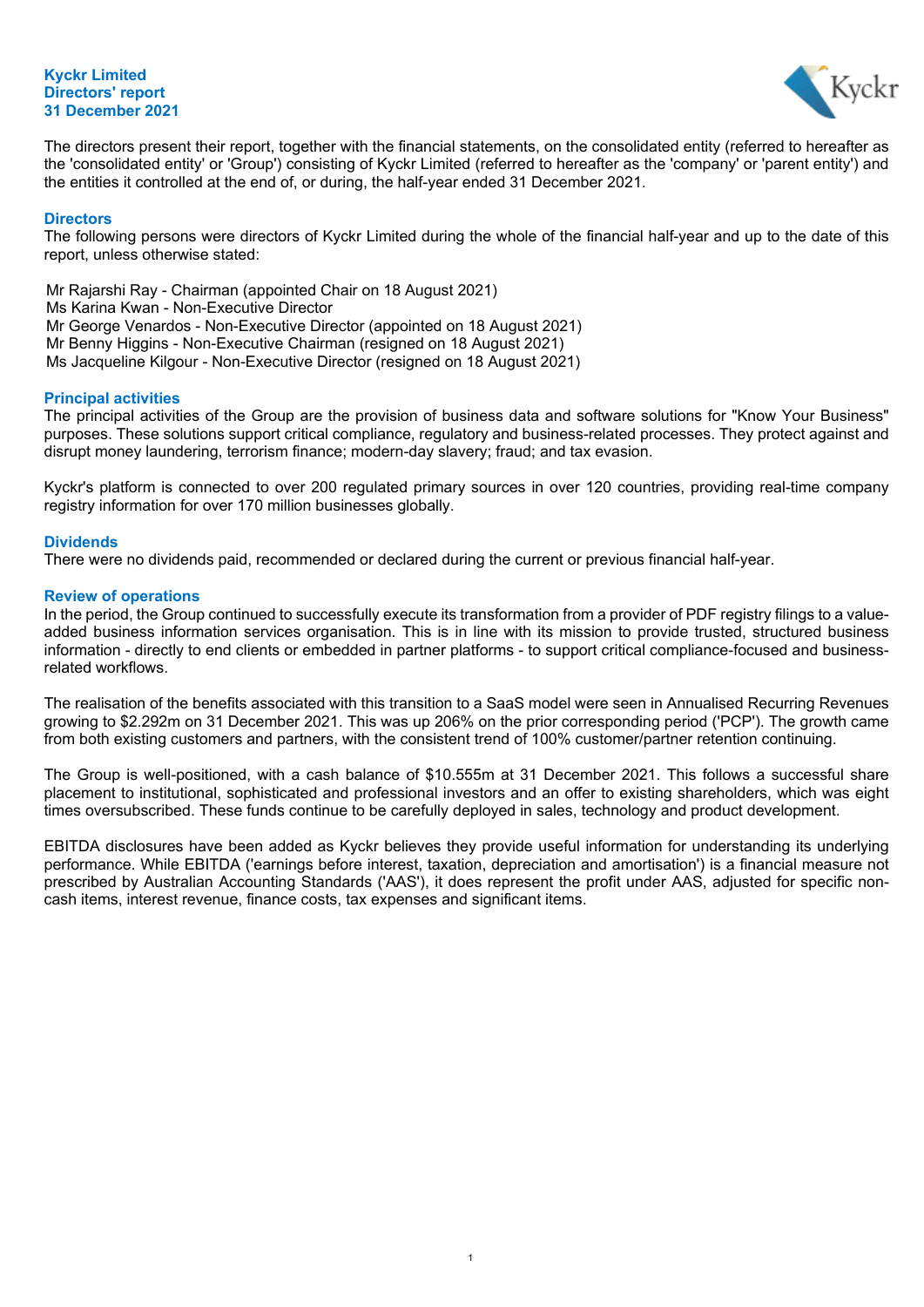### Kyckr Limited Directors' report 31 December 2021



|                                       | 31 Dec 2021 | 31 Dec 2020   | <b>Change</b> | <b>Change</b><br>℅ |
|---------------------------------------|-------------|---------------|---------------|--------------------|
| Operating revenue                     | 1,754,554   | 1,237,783     | 516,771       | 42%                |
| Direct costs and consumables used     | (792,383)   | (646, 976)    | (145, 407)    | 22%                |
| Other operating costs                 | (3,499,596) | (3, 190, 621) | (308,975)     | 10%                |
| Share-based payments expenses         | (94,270)    | (82, 672)     | (11, 598)     | 14%                |
| Foreign exchange gain/(loss)          | (16, 131)   | 4,957         | (21,088)      | N/A                |
| <b>Underlying EBITDA</b>              | (2,647,826) | (2,677,529)   | 29,703        | (1%)               |
| Government grants                     |             | 46.338        | (46, 338)     | N/A                |
| One-off data costs for IT development | (300, 000)  |               | (300,000)     | N/A                |
| <b>EBITDA</b>                         | (2,947,826) | (2,631,191)   | (316, 635)    | 12%                |
| add: Interest revenue                 | 5,117       | 28.244        | (23, 127)     | (82%)              |
| less: Depreciation and amortisation   | (121, 185)  | (149, 211)    | 28,026        | (19%)              |
| less: Finance costs                   |             | (1, 367)      | 1,367         | N/A                |
| Loss after tax                        | (3,063,894) | (2,753,525)   | (310, 369)    | 11%                |

The Group's revenue was \$1,754,554, up 42% on PCP, driven by enterprise and partner revenues of \$1,678,189, up 49% on the PCP. Narrow-margin online revenues continue to be managed down. Direct costs and consumables used increased by 22%, significantly less than the 42% revenue growth, as the Group drove economies of scale and optimised its sales mix.

Other operating costs increased by \$308,975, up 10% on the PCP, as a result of the acceleration of targeted investment to drive future revenue growth and cost out, including:

- development and delivery of a ultimate beneficial ownership service (UBO Verify) beyond the current minimum viable product;
- creation of a new Kyckr Enterprise Portal. All existing customers are expected to be migrated, which will provide noticeable improvements in performance, speed and functionality;
- enhanced API capability to facilitate faster integration with technology partners and provide an enhanced user experience; and
- new pricing model enabling partners to expand quickly and deliver increased revenues to Kyckr.

This accelerated investment, including record spending on IT development, is driving current and future revenue growth. Given this level of incremental investment, there has been a parallel focus on cost management in other areas of the business. As a result, the Group reported a consolidated underlying EBITDA loss of \$2,647,826 consistent with the PCP.

## Significant changes in the state of affairs

During the first half of the 2022 financial year, the company issued 193,749,987 ordinary shares for \$0.04 per share to institutional, sophisticated and professional investors and through an offer to existing shareholders. The total proceeds from the issuance of these securities amounted to \$7,749,999 before transaction costs.

There were no other significant changes in the state of affairs of the consolidated entity during the financial half-year.

#### Matters subsequent to the end of the financial half-year

On 20 January 2022, 6,140,350 unlisted performance rights were granted to employees under the Kyckr Limited Long Term Incentive Plan. The performance rights are to vest in three equal instalments. Each performance right will convert into one fully paid ordinary share in the company subject to continued employment at the vesting dates and the achievement of the respective performance hurdles. The performance hurdles applied to the grant were revenue and gross margin targets for financial years ending 30 June 2022, 2023 and 2024.

The consequences of the Coronavirus (COVID-19) pandemic are continuing to be felt around the world, and its impact on the consolidated entity, if any, has been reflected in its published results to date. Whilst it would appear that control measures and related government policies, including the roll out of the vaccine, have started to mitigate the risks caused by COVID-19, it is not possible at this time to state that the pandemic will not subsequently impact the consolidated entity's operations going forward. The consolidated entity now has experience in the swift implementation of business continuation processes should future lockdowns of the population occur, and these processes continue to evolve to minimise any operational disruption. Management continues to monitor the situation both locally and internationally.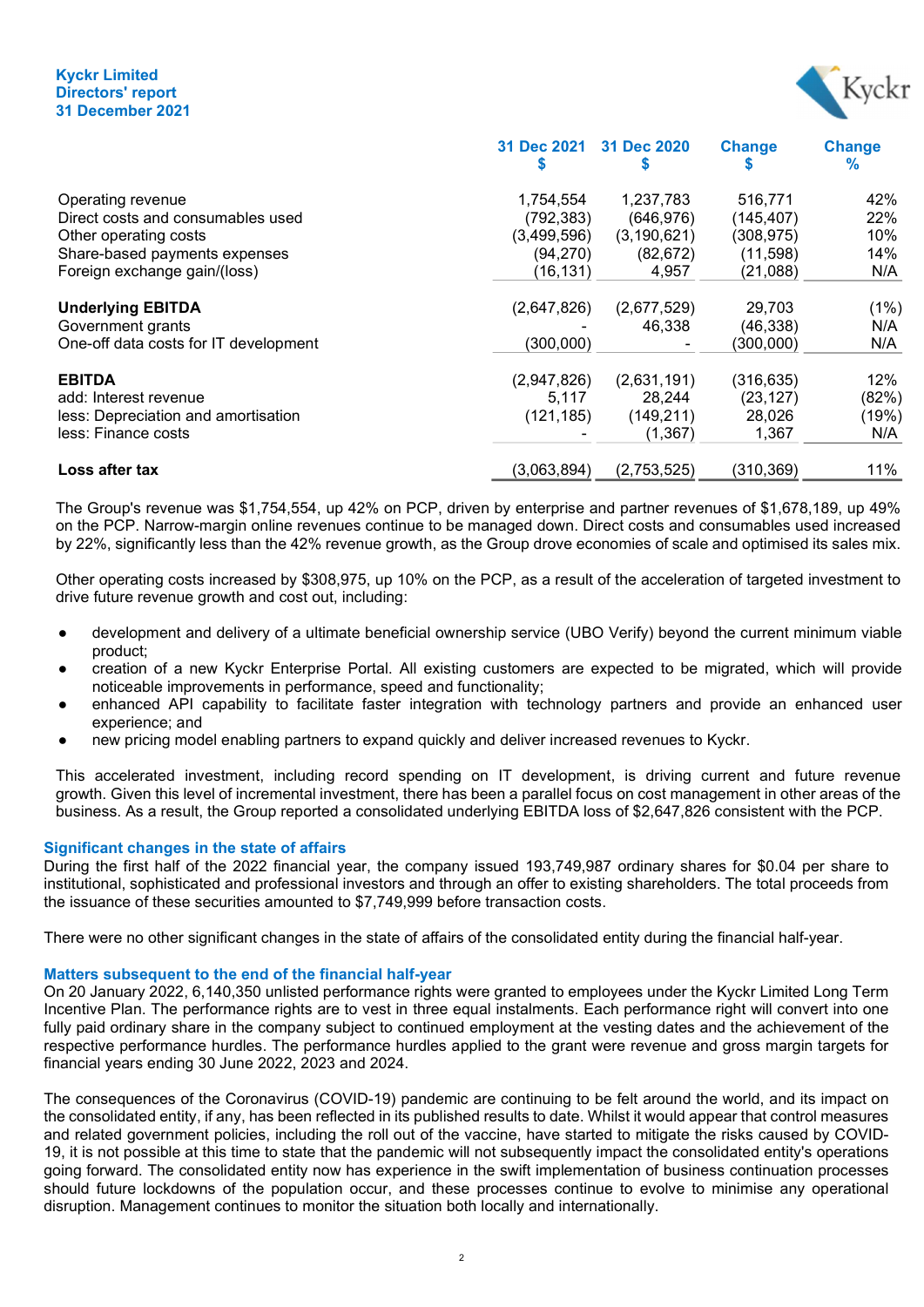



# **Auditor's independence declaration**

A copy of the auditor's independence declaration as required under section 307C of the Corporations Act 2001 is set out immediately after this directors' report.

This report is made in accordance with a resolution of directors, pursuant to section 306(3)(a) of the Corporations Act 2001.

On behalf of the directors

Rajarshi Ray Karina Kwan Chairman Director

24 February 2022 Sydney

Kandelba  $\overline{\phantom{a}}$  ,  $\overline{\phantom{a}}$  ,  $\overline{\phantom{a}}$  ,  $\overline{\phantom{a}}$  ,  $\overline{\phantom{a}}$  ,  $\overline{\phantom{a}}$  ,  $\overline{\phantom{a}}$  ,  $\overline{\phantom{a}}$  ,  $\overline{\phantom{a}}$  ,  $\overline{\phantom{a}}$  ,  $\overline{\phantom{a}}$  ,  $\overline{\phantom{a}}$  ,  $\overline{\phantom{a}}$  ,  $\overline{\phantom{a}}$  ,  $\overline{\phantom{a}}$  ,  $\overline{\phantom{a}}$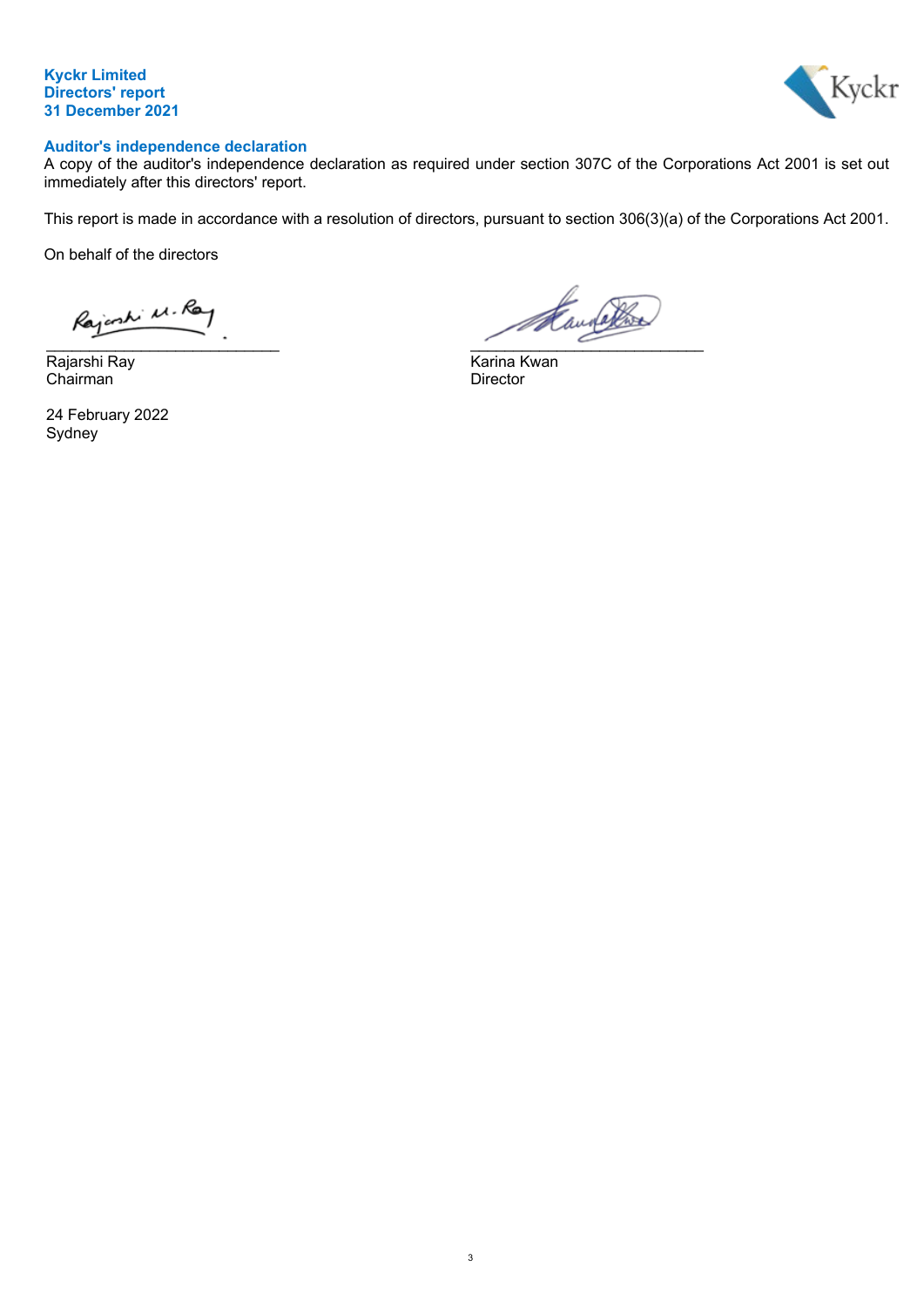

**Nexia Sydney Audit Pty Ltd** Level 16, 1 Market Street Sydney NSW 2000 PO Box H195 Australia Square NSW 1215 p +61 2 9251 4600  $f +61292517138$ e info@nexiasydney.com.au w nexia.com.au

To the Board of Directors of Kyckr Limited

# **Auditor's Independence Declaration under section 307C of the Corporations Act 2001**

As lead audit director for the review of the interim financial statements of Kyckr Limited for the half year ended 31 December 2021, I declare that to the best of my knowledge and belief, there have been no contraventions of:

- a) the auditor independence requirements of the Corporations Act 2001 in relation to the review; and
- b) any applicable code of professional conduct in relation to the review.

Yours sincerely,

Nezio

**Nexia Sydney Audit Pty Ltd**

tsGL

**Mark Boyle Director** 

Date: 24 February 2022

Nexia Sydney Audit Pty Ltd (ABN 77 606 785 399) is a firm of Chartered Accountants. It is affiliated with, but independent from Nexia Australia Pty Ltd. Nexia Australia Pty Ltd is a member of Nexia International, a leading, global network of independent accounting and consulting firms. For more information please see www.nexia.com.au/legal. Neither Nexia International nor Nexia Australia Pty Ltd provide services to clients.

Liability limited under a scheme approved under Professional Standards Legislation.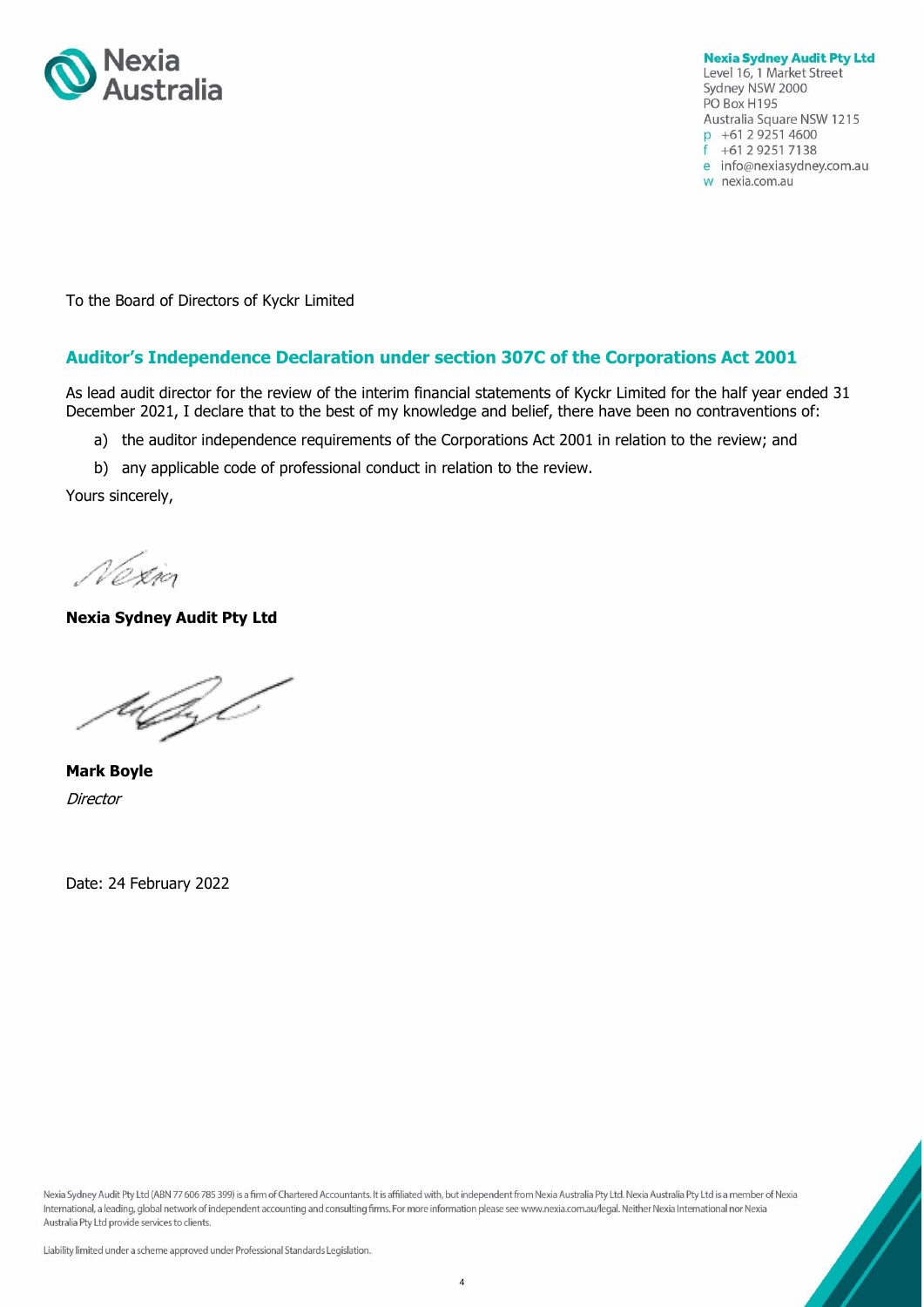## **Kyckr Limited Contents 31 December 2021**



Statement of profit or loss and other comprehensive income 6 Statement of financial position 7 Statement of changes in equity 8 Statement of cash flows 9 Notes to the financial statements 10<br>Directors' declaration 17 Directors' declaration 17<br>Independent auditor's review report to the members of Kvckr Limited 19 Independent auditor's review report to the members of Kyckr Limited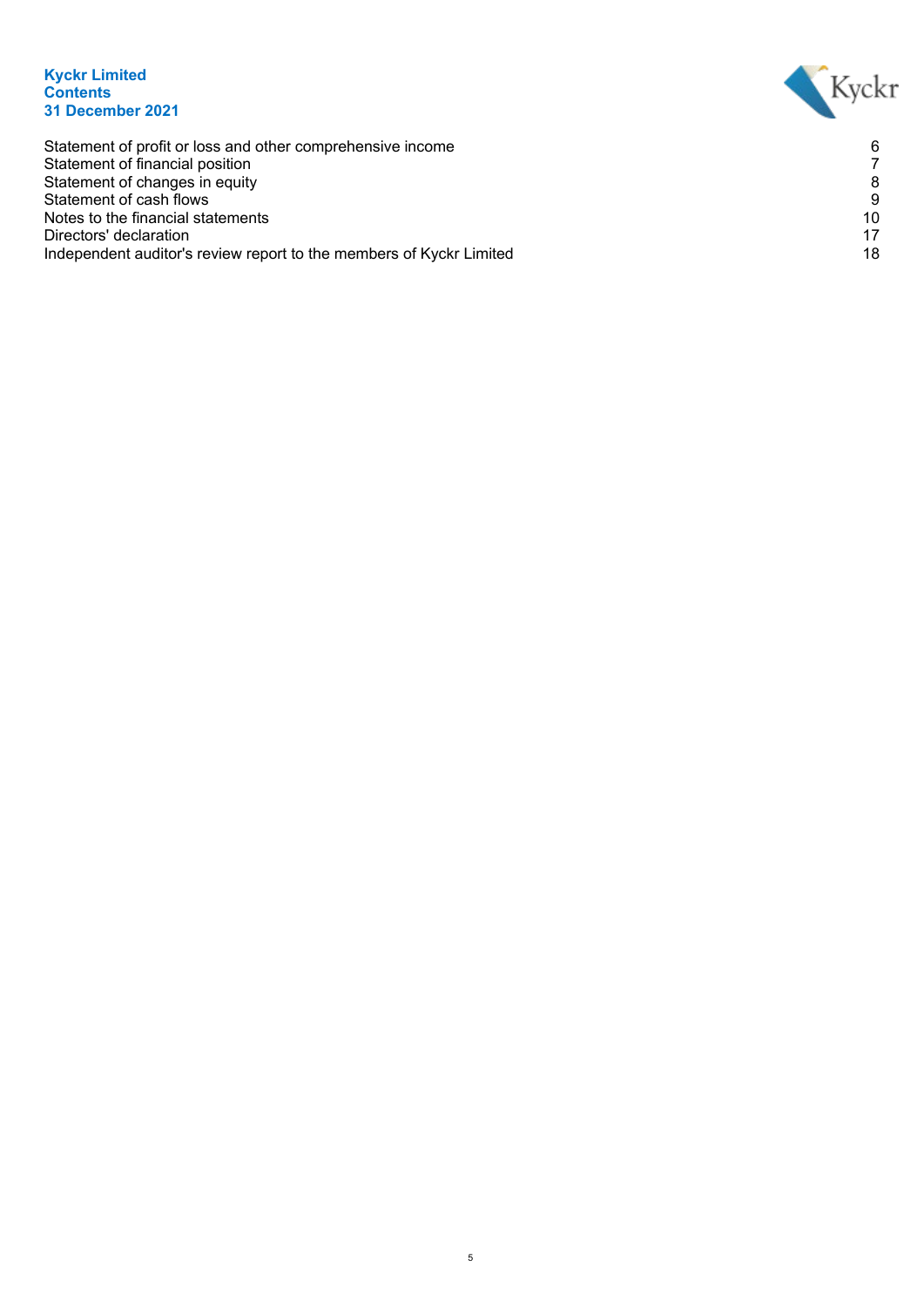## **Kyckr Limited Statement of profit or loss and other comprehensive income For the half-year ended 31 December 2021**



|                                                                                                                                                                                                                                                                                                                                                                                                                       |             | <b>Consolidated</b>                                                                                                                                |                                                                                                                                                        |
|-----------------------------------------------------------------------------------------------------------------------------------------------------------------------------------------------------------------------------------------------------------------------------------------------------------------------------------------------------------------------------------------------------------------------|-------------|----------------------------------------------------------------------------------------------------------------------------------------------------|--------------------------------------------------------------------------------------------------------------------------------------------------------|
|                                                                                                                                                                                                                                                                                                                                                                                                                       | <b>Note</b> | 31 Dec 2021<br>\$                                                                                                                                  | 31 Dec 2020<br>\$                                                                                                                                      |
| <b>Revenue</b>                                                                                                                                                                                                                                                                                                                                                                                                        | 4           | 1,754,554                                                                                                                                          | 1,237,783                                                                                                                                              |
| Other income<br>Interest revenue calculated using the effective interest method                                                                                                                                                                                                                                                                                                                                       | 5           | 5,117                                                                                                                                              | 46,338<br>28,244                                                                                                                                       |
| <b>Expenses</b><br>Direct costs and consumables used<br>Development and software maintenance expenses<br>Employee benefits expense<br>Share-based payments expense<br>Depreciation and amortisation expense<br>Consultancy and professional fees<br>Occupancy expenses<br>Travel expenses<br>Net foreign exchange gain/(loss)<br>Investor relations, registry and listing expenses<br>Other expenses<br>Finance costs | 15          | (792, 383)<br>(1,323,826)<br>(1,652,304)<br>(94, 270)<br>(121, 185)<br>(395, 017)<br>(16, 122)<br>(10, 484)<br>(16, 131)<br>(82, 241)<br>(319,602) | (646, 976)<br>(673, 870)<br>(1,527,917)<br>(82, 672)<br>(149, 211)<br>(459, 444)<br>(95, 295)<br>(512)<br>4,957<br>(65, 727)<br>(367, 856)<br>(1, 367) |
| Loss before income tax expense                                                                                                                                                                                                                                                                                                                                                                                        |             | (3,063,894)                                                                                                                                        | (2,753,525)                                                                                                                                            |
| Income tax expense                                                                                                                                                                                                                                                                                                                                                                                                    |             |                                                                                                                                                    |                                                                                                                                                        |
| Loss after income tax expense for the half-year attributable to the owners of<br><b>Kyckr Limited</b>                                                                                                                                                                                                                                                                                                                 |             | (3,063,894)                                                                                                                                        | (2,753,525)                                                                                                                                            |
| <b>Other comprehensive income</b>                                                                                                                                                                                                                                                                                                                                                                                     |             |                                                                                                                                                    |                                                                                                                                                        |
| Items that may be reclassified subsequently to profit or loss<br>Foreign currency translation                                                                                                                                                                                                                                                                                                                         |             | (16, 406)                                                                                                                                          | (66, 037)                                                                                                                                              |
| Other comprehensive income for the half-year, net of tax                                                                                                                                                                                                                                                                                                                                                              |             | (16, 406)                                                                                                                                          | (66, 037)                                                                                                                                              |
| Total comprehensive income for the half-year attributable to the owners of<br><b>Kyckr Limited</b>                                                                                                                                                                                                                                                                                                                    |             | (3,080,300)                                                                                                                                        | (2,819,562)                                                                                                                                            |
|                                                                                                                                                                                                                                                                                                                                                                                                                       |             | <b>Cents</b>                                                                                                                                       | <b>Cents</b>                                                                                                                                           |
| Basic earnings per share<br>Diluted earnings per share                                                                                                                                                                                                                                                                                                                                                                | 16<br>16    | (0.67)<br>(0.67)                                                                                                                                   | (0.80)<br>(0.80)                                                                                                                                       |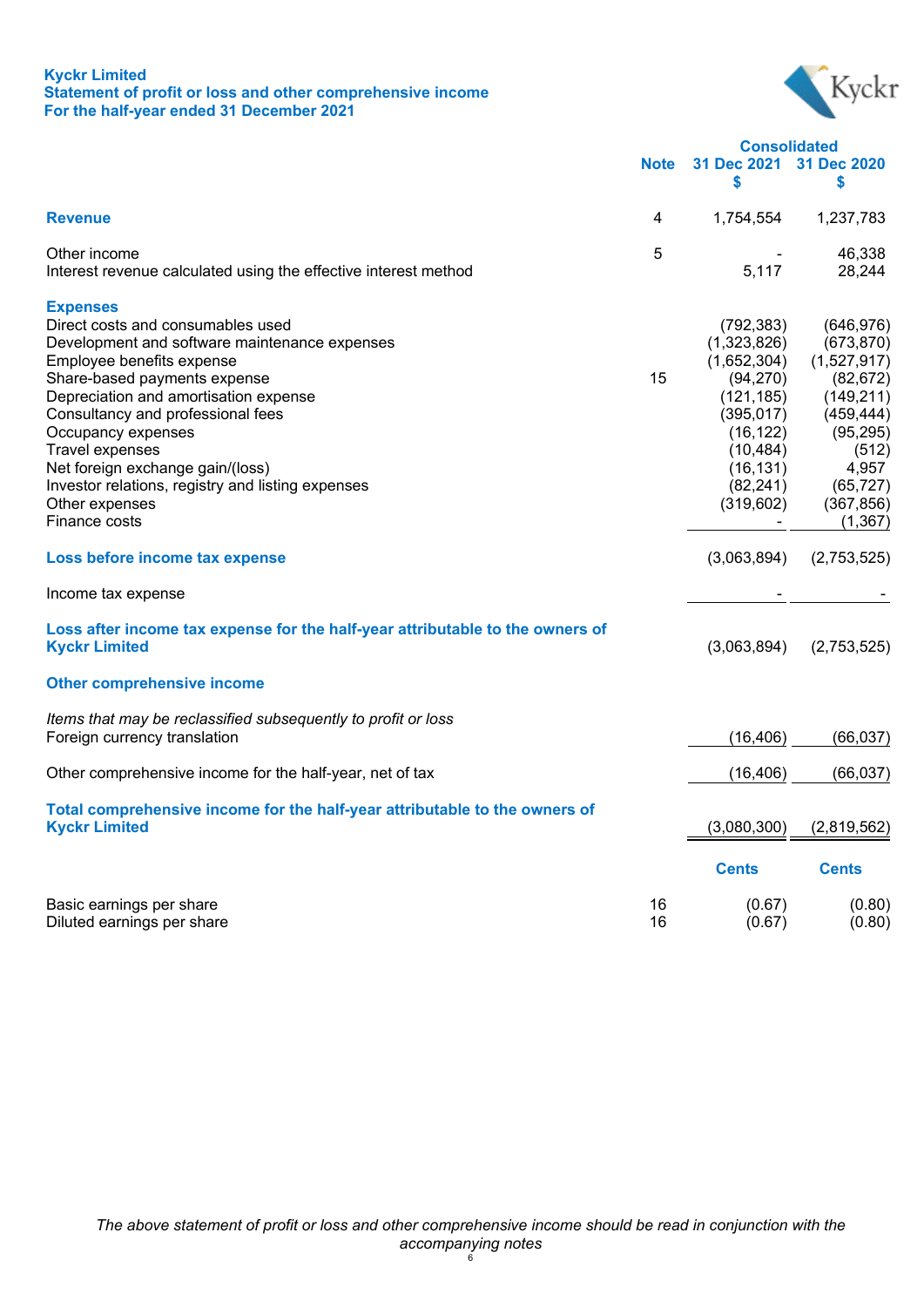## **Kyckr Limited Statement of financial position As at 31 December 2021**



|                              | <b>Consolidated</b> |
|------------------------------|---------------------|
| Note 31 Dec 2021 30 Jun 2021 |                     |
|                              |                     |

#### **Assets**

| <b>Current assets</b>            |    |              |                |
|----------------------------------|----|--------------|----------------|
| Cash and cash equivalents        |    | 10,555,353   | 5,340,332      |
| Trade and other receivables      | 6  | 343,312      | 686,555        |
| Other                            | 7  | 164,718      | 207,025        |
| Total current assets             |    | 11,063,383   | 6,233,912      |
|                                  |    |              |                |
| <b>Non-current assets</b>        |    |              |                |
| Property, plant and equipment    |    | 17,189       | 15,655         |
| Intangibles                      | 8  | 9,003,136    | 9,126,235      |
| Total non-current assets         |    | 9,020,325    | 9,141,890      |
| <b>Total assets</b>              |    | 20,083,708   | 15,375,802     |
|                                  |    |              |                |
| <b>Liabilities</b>               |    |              |                |
| <b>Current liabilities</b>       |    |              |                |
| Trade and other payables         | 9  | 1,528,701    | 1,491,541      |
| Employee benefits                |    | 54,095       | 64,697         |
| <b>Contract liabilities</b>      | 10 | 1,021,615    | 751,546        |
| <b>Total current liabilities</b> |    | 2,604,411    | 2,307,784      |
|                                  |    |              |                |
| <b>Non-current liabilities</b>   |    |              |                |
| Employee benefits                |    | 1,722        |                |
| Total non-current liabilities    |    | 1,722        |                |
|                                  |    |              |                |
| <b>Total liabilities</b>         |    | 2,606,133    | 2,307,784      |
| <b>Net assets</b>                |    | 17,477,575   | 13,068,018     |
|                                  |    |              |                |
| <b>Equity</b>                    |    |              |                |
| <b>Issued capital</b>            | 11 | 42,237,705   | 34,842,118     |
| Reserves                         |    | 1,042,354    | 964,490        |
| <b>Accumulated losses</b>        |    | (25,802,484) | (22, 738, 590) |
|                                  |    |              |                |
| <b>Total equity</b>              |    | 17,477,575   | 13,068,018     |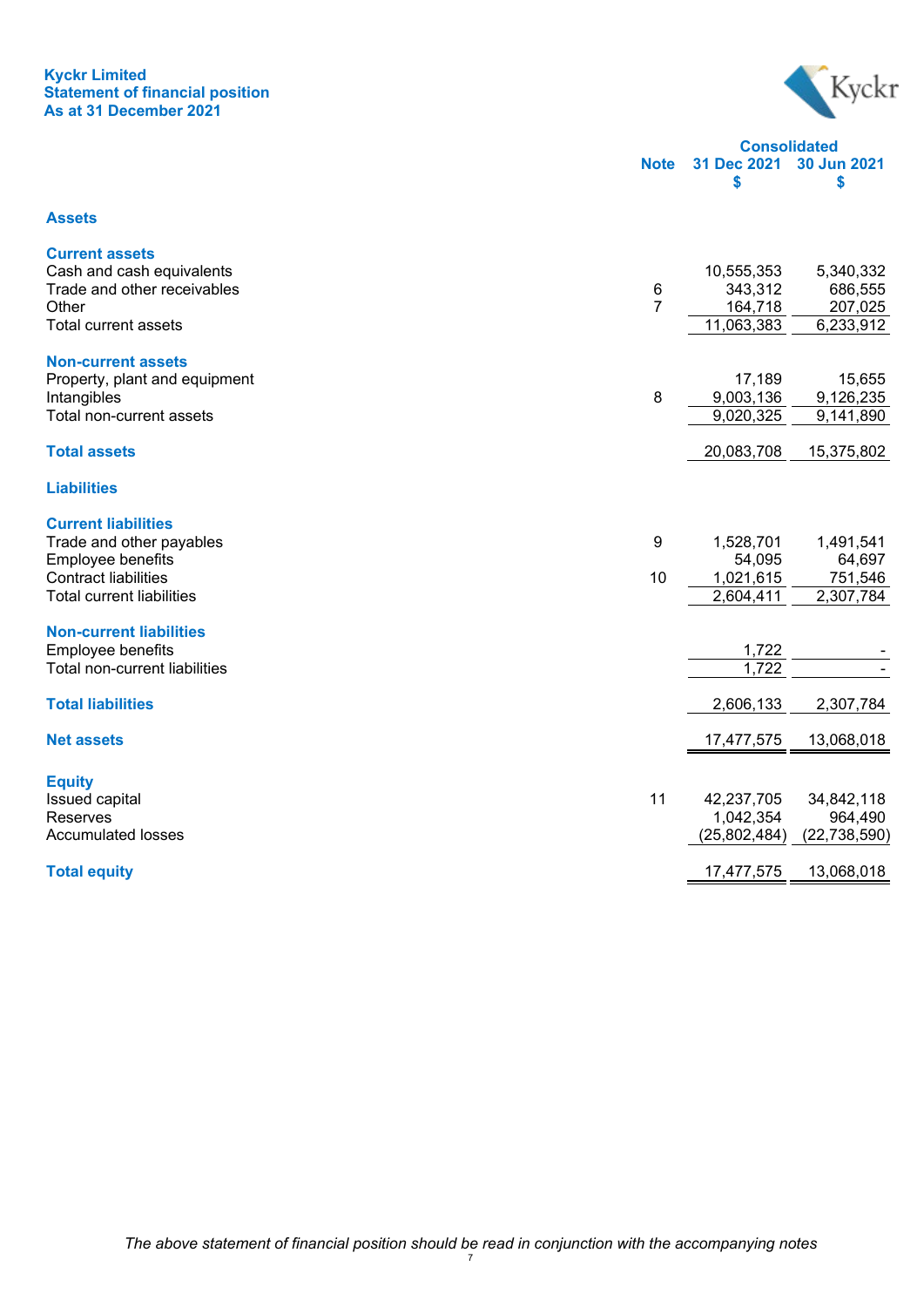## **Kyckr Limited Statement of changes in equity For the half-year ended 31 December 2021**



|                                                                                                                                    | <b>Issued</b><br>capital | <b>Reserves</b>      | <b>Accumulated</b><br><b>losses</b>      | <b>Total equity</b>      |
|------------------------------------------------------------------------------------------------------------------------------------|--------------------------|----------------------|------------------------------------------|--------------------------|
| <b>Consolidated</b>                                                                                                                |                          | S                    |                                          |                          |
| Balance at 1 July 2020                                                                                                             | 31,702,245               | 2,457,422            | (18,760,090)                             | 15,399,577               |
| Loss after income tax expense for the half-year<br>Other comprehensive income for the half-year, net of tax                        |                          | (66, 037)            | (2,753,525)                              | (2,753,525)<br>(66, 037) |
| Total comprehensive income for the half-year                                                                                       |                          | (66, 037)            | (2,753,525)                              | (2,819,562)              |
| Transactions with owners in their capacity as owners:<br>Contributions of equity, net of transaction costs<br>Share-based payments | 3,139,873                | 82,672               |                                          | 3,139,873<br>82,672      |
| Balance at 31 December 2020                                                                                                        | 34,842,118               | 2,474,057            | (21, 513, 615)                           | 15,802,560               |
| <b>Consolidated</b>                                                                                                                | <b>Issued</b><br>capital | <b>Reserves</b><br>S | <b>Accumulated</b><br><b>losses</b><br>S | <b>Total equity</b>      |
| Balance at 1 July 2021                                                                                                             | 34,842,118               | 964,490              | (22, 738, 590)                           | 13,068,018               |
| Loss after income tax expense for the half-year<br>Other comprehensive income for the half-year, net of tax                        |                          | (16, 406)            | (3,063,894)                              | (3,063,894)<br>(16, 406) |
| Total comprehensive income for the half-year                                                                                       |                          | (16, 406)            | (3,063,894)                              | (3,080,300)              |
| Transactions with owners in their capacity as owners:                                                                              |                          |                      |                                          |                          |
| Contributions of equity, net of transaction costs (note 11)<br>Share-based payments                                                | 7,395,587                | 94,270               |                                          | 7,395,587<br>94,270      |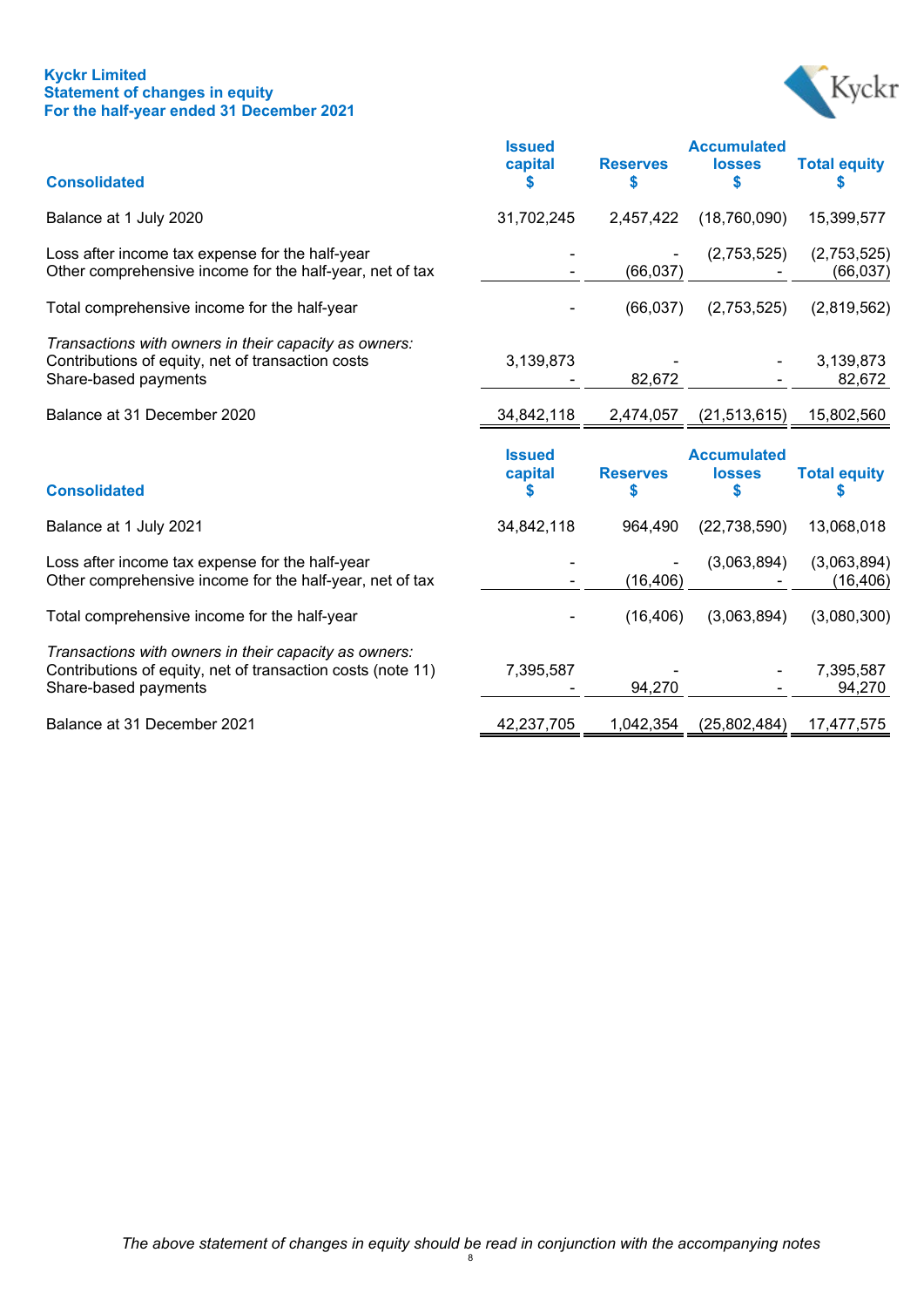## **Kyckr Limited Statement of cash flows For the half-year ended 31 December 2021**



**Consolidated Note 31 Dec 2021 31 Dec 2020 \$ \$**

| <b>Cash flows from operating activities</b><br>Receipts from customers (inclusive of GST) | 2,716,016     | 1,598,523     |
|-------------------------------------------------------------------------------------------|---------------|---------------|
| Payments to suppliers and employees (inclusive of GST)                                    | (4,880,417)   | (4, 130, 353) |
|                                                                                           | (2, 164, 401) | (2,531,830)   |
| Government grants received                                                                |               | 46,338        |
| Interest received                                                                         | 5,117         | 28,244        |
| Interest and other finance costs paid                                                     |               | (1, 367)      |
| Net cash used in operating activities                                                     | (2, 159, 284) | (2,458,615)   |
| <b>Cash flows from investing activities</b>                                               |               |               |
| Payments for property, plant and equipment                                                | (7, 282)      | (11, 125)     |
| Net cash used in investing activities                                                     | (7, 282)      | (11, 125)     |
| <b>Cash flows from financing activities</b>                                               |               |               |
| Proceeds from issue of shares<br>11                                                       | 7,749,999     | 3,305,878     |
| 11<br>Share issue transaction costs                                                       | (354, 412)    | (166,005)     |
| Repayment of borrowings                                                                   |               | (57, 265)     |
| Net cash from financing activities                                                        | 7,395,587     | 3,082,608     |
| Net increase in cash and cash equivalents                                                 | 5,229,021     | 612,868       |
| Cash and cash equivalents at the beginning of the financial half-year                     | 5,340,332     | 6,658,129     |
| Effects of exchange rate changes on cash and cash equivalents                             | (14,000)      | (58,000)      |
| Cash and cash equivalents at the end of the financial half-year                           | 10,555,353    | 7,212,997     |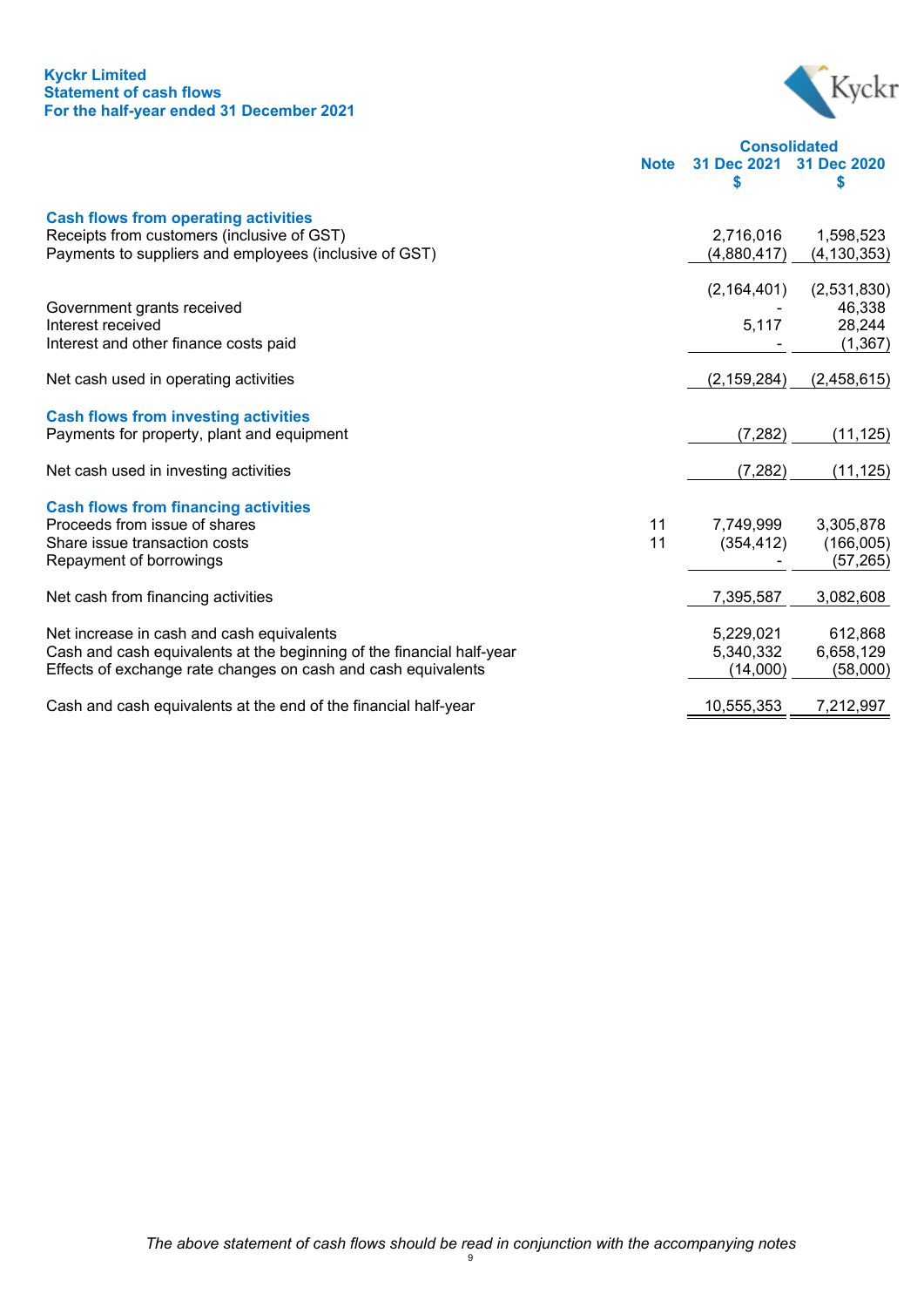#### **Kyckr Limited Notes to the financial statements 31 December 2021**



## **Note 1. General information**

The financial statements cover Kyckr Limited as a consolidated entity consisting of Kyckr Limited and the entities it controlled at the end of, or during, the half-year. The financial statements are presented in Australian dollars, which is Kyckr Limited's functional and presentation currency.

Kyckr Limited is a listed public company limited by shares, incorporated and domiciled in Australia. Its registered office and principal place of business is:

Level 16 1 Market Street **Sydney** NSW 2000

A description of the nature of the consolidated entity's operations and its principal activities are included in the directors' report, which is not part of the financial statements.

The financial statements were authorised for issue, in accordance with a resolution of directors, on 24 February 2022.

## **Note 2. Significant accounting policies**

These general purpose financial statements for the interim half-year reporting period ended 31 December 2021 have been prepared in accordance with Australian Accounting Standard AASB 134 'Interim Financial Reporting' and the Corporations Act 2001, as appropriate for for-profit oriented entities. Compliance with AASB 134 ensures compliance with International Financial Reporting Standard IAS 34 'Interim Financial Reporting'.

These general purpose financial statements do not include all the notes of the type normally included in annual financial statements. Accordingly, these financial statements are to be read in conjunction with the annual report for the year ended 30 June 2021 and any public announcements made by the company during the interim reporting period in accordance with the continuous disclosure requirements of the Corporations Act 2001.

The principal accounting policies adopted are consistent with those of the previous financial year and corresponding interim reporting period, unless otherwise stated.

## **Comparatives**

Certain comparatives have been reclassified to conform with current half-year presentation. This has not had any impact on the financial position of the consolidated entity at 30 June 2021 or the results for the financial half-year ended 31 December 2020.

## **New or amended Accounting Standards and Interpretations adopted**

The consolidated entity has adopted all of the new or amended Accounting Standards and Interpretations issued by the Australian Accounting Standards Board ('AASB') that are mandatory for the current reporting period. The adoption of these Accounting Standards and Interpretations did not have any significant impact on the financial performance or position of the consolidated entity.

Any new or amended Accounting Standards or Interpretations that are not yet mandatory have not been early adopted.

## **Note 3. Operating segments**

The Group operates in one operating segment being the provision of corporate registry data to vendors who as part of their customer onboarding and monitoring processes have an ongoing requirement to validate customer data to primary data sources as required by regulators. The operating segment identified is based on the internal reports that are reviewed and used by the Chief Operating Decision Maker ('CODM') who is the Chief Executive Officer.

The CODM reviews earnings before interest, tax, depreciation and amortisation ('EBITDA'). EBITDA is a financial measure which is not prescribed by Australian Accounting Standards ('AAS') and represents the profit under AAS adjusted for nonspecific non-cash and significant items. The accounting policies adopted for internal reporting to the CODM are consistent with those adopted in the financial statements.

The information reported to the CODM is on at least a monthly basis.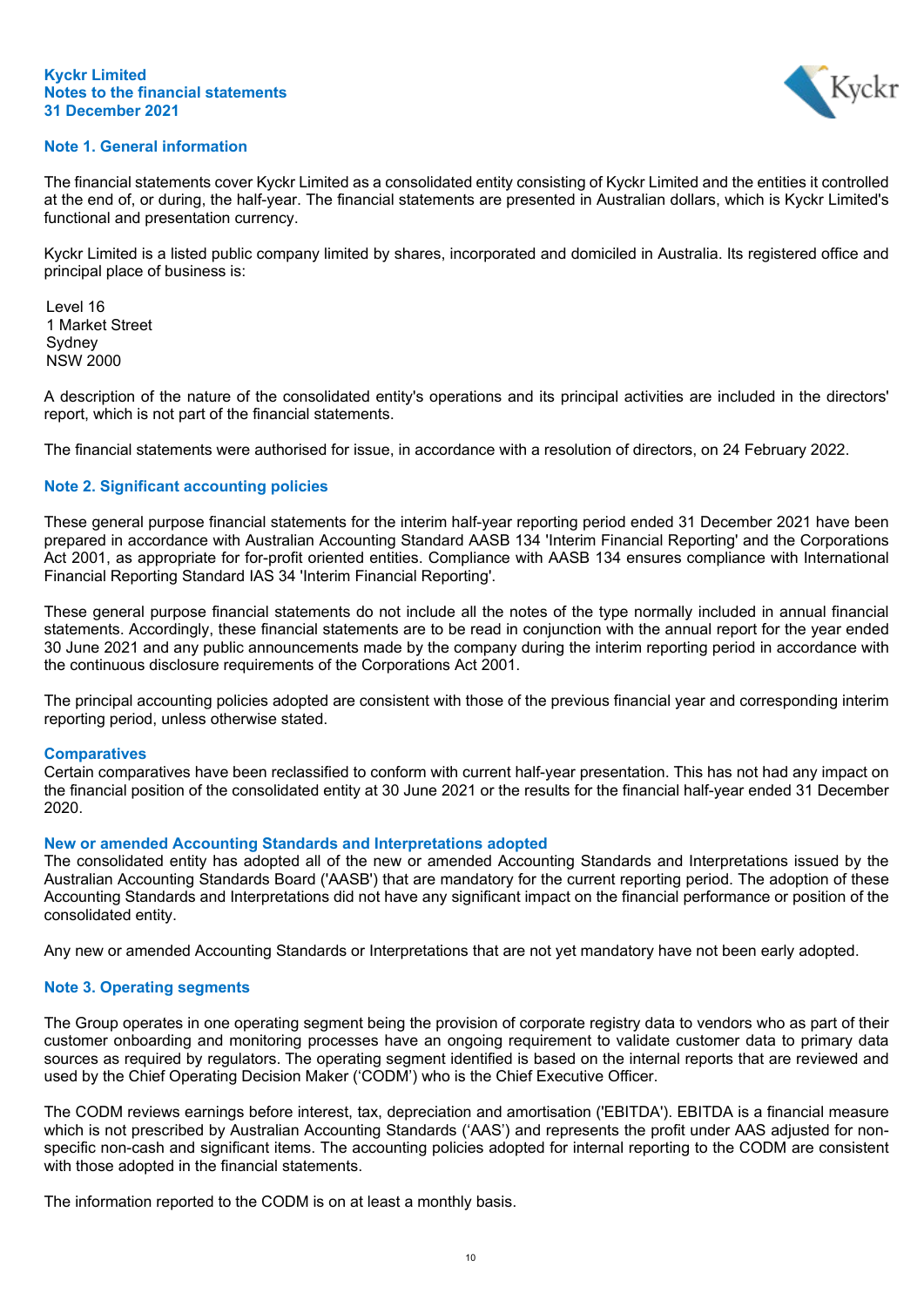

## **Note 3. Operating segments (continued)**

#### *Geographical information*

|                      |           | <b>Sales to external customers</b>              |                      | <b>Geographical non-current</b><br>assets |
|----------------------|-----------|-------------------------------------------------|----------------------|-------------------------------------------|
|                      |           | 31 Dec 2021 31 Dec 2020 31 Dec 2021 30 Jun 2021 |                      |                                           |
| Australia<br>Ireland | 1.754.554 | 1.237.783                                       | 8,448,416<br>571.909 | 8,448,416<br>693,474                      |
|                      | 1.754.554 | 1,237,783                                       | 9,020,325            | 9,141,890                                 |

The geographical non-current assets above are exclusive of, where applicable, financial instruments, deferred tax assets, post-employment benefits assets and rights under insurance contracts.

A reconciliation of the loss after income tax expense to EBITDA is as follows:

|                                                                                                      |                                    | <b>Consolidated</b>                          |  |
|------------------------------------------------------------------------------------------------------|------------------------------------|----------------------------------------------|--|
|                                                                                                      | 31 Dec 2021 31 Dec 2020            |                                              |  |
| Loss after tax<br>add: depreciation and amortisation<br>less: interest revenue<br>add: finance costs | (3,063,894)<br>121,185<br>(5, 117) | (2,753,525)<br>149,211<br>(28, 244)<br>1,367 |  |
| <b>EBITDA</b>                                                                                        | (2,947,826)                        | (2,631,191)                                  |  |

#### **Note 4. Revenue**

<span id="page-13-0"></span>

|                                                                                                         | <b>Consolidated</b> |                         |
|---------------------------------------------------------------------------------------------------------|---------------------|-------------------------|
|                                                                                                         |                     | 31 Dec 2021 31 Dec 2020 |
| Sales of services                                                                                       | 1,754,554           | 1,237,783               |
| Disaggregation of revenue<br>The disaggregation of revenue from contracts with customers is as follows: |                     |                         |
|                                                                                                         |                     | <b>Consolidated</b>     |
|                                                                                                         |                     | 31 Dec 2021 31 Dec 2020 |
| <b>Major product lines</b>                                                                              |                     |                         |
| Enterprise and partner revenue                                                                          | 1.670.100           | 1.100000                |

Enterprise and partner revenue 1,678,189 1,126,099 Online revenue

1,754,554 1,237,783

Refer to note 3 'Operating segments' for analysis of revenue by geographical region.

During the financial year ended 30 June 2020, Kyckr moved most of its customers to annual contracts which had payments in advance rather than the actual usage basis that it has used historically. For the half-year ended 31 December 2021, 54% of revenue relates to the advance contract basis (31 December 2020: 27%).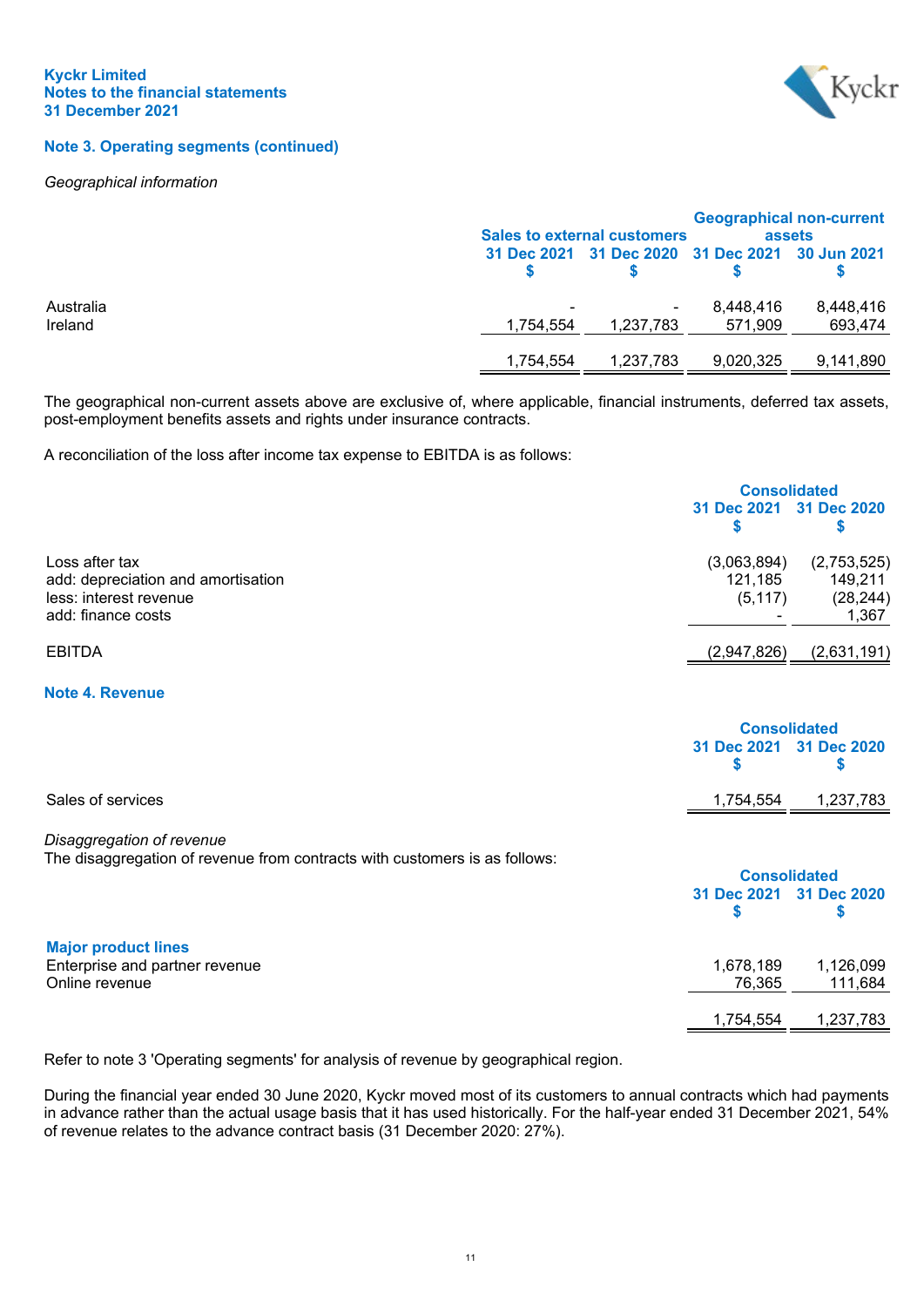## **Kyckr Limited Notes to the financial statements 31 December 2021**

# **Note 5. Other income**



<span id="page-14-0"></span>

|                                                      | <b>Consolidated</b>     |        |
|------------------------------------------------------|-------------------------|--------|
|                                                      | 31 Dec 2021 31 Dec 2020 |        |
| Government grants (COVID-19)                         | $\blacksquare$          | 46,338 |
| Note 6. Current assets - trade and other receivables |                         |        |
|                                                      | Consolidated            |        |

<span id="page-14-1"></span>

|                       |         | <b>UUISURU</b> altu     |  |
|-----------------------|---------|-------------------------|--|
|                       |         | 31 Dec 2021 30 Jun 2021 |  |
|                       |         |                         |  |
| Trade receivables     | 312,451 | 601,535                 |  |
| Other receivables     | 20,000  | 61,222                  |  |
| <b>GST</b> receivable | 10,861  | 23,798                  |  |
|                       | 343,312 | 686,555                 |  |

# <span id="page-14-2"></span>**Note 7. Current assets - other**

|                                  |                         | <b>Consolidated</b> |  |
|----------------------------------|-------------------------|---------------------|--|
|                                  | 31 Dec 2021 30 Jun 2021 |                     |  |
| Prepayments<br>Security deposits | 149,120<br>15,598       | 191,208<br>15,817   |  |
|                                  | 164,718                 | 207,025             |  |

# <span id="page-14-3"></span>**Note 8. Non-current assets - intangibles**

|                                             | <b>Consolidated</b>        |             |
|---------------------------------------------|----------------------------|-------------|
|                                             | 31 Dec 2021<br>30 Jun 2021 |             |
|                                             | \$                         | \$          |
| Goodwill - at cost                          | 12,250,079                 | 12,250,079  |
| Less: Impairment                            | (3,801,663)                | (3,801,663) |
|                                             | 8,448,416                  | 8,448,416   |
| Computer software and development - at cost | 1,255,949                  | 1,283,873   |
| Less: Accumulated amortisation              | (701,229)                  | (606, 054)  |
|                                             | 554,720                    | 677,819     |
|                                             | 9,003,136                  | 9,126,235   |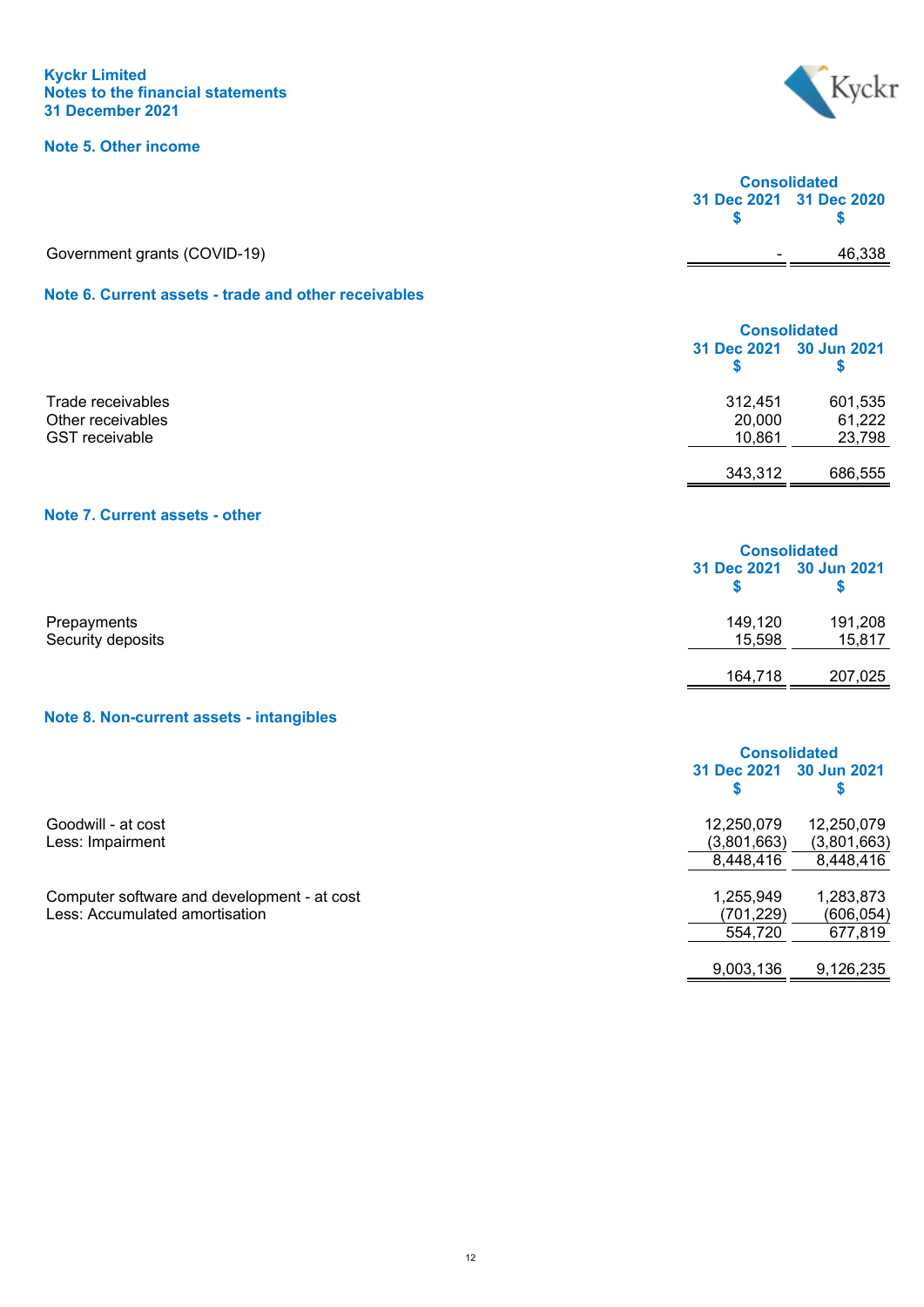

## **Note 8. Non-current assets - intangibles (continued)**

#### *Reconciliations*

Reconciliations of the written down values at the beginning and end of the current financial half-year are set out below:

|                                                                        | Computer<br>software and              |                                 |                                    |  |
|------------------------------------------------------------------------|---------------------------------------|---------------------------------|------------------------------------|--|
| <b>Consolidated</b>                                                    | Goodwill                              | development                     | Total<br>\$                        |  |
| Balance at 1 July 2021<br>Exchange differences<br>Amortisation expense | 8,448,416<br>$\overline{\phantom{0}}$ | 677.819<br>(7,662)<br>(115.437) | 9,126,235<br>(7,662)<br>(115, 437) |  |
| Balance at 31 December 2021                                            | 8,448,416                             | 554,720                         | 9,003,136                          |  |

# **Note 9. Current liabilities - trade and other payables**

<span id="page-15-0"></span>

|                  |                         | <b>Consolidated</b> |  |
|------------------|-------------------------|---------------------|--|
|                  | 31 Dec 2021 30 Jun 2021 |                     |  |
| Trade payables   | 848,079                 | 780,995             |  |
| Accrued expenses | 391,398                 | 502,744             |  |
| Other payables   | 289,224                 | 207,802             |  |
|                  |                         |                     |  |
|                  | 1,528,701               | 1,491,541           |  |

## **Note 10. Current liabilities - contract liabilities**

<span id="page-15-1"></span>

|                                                                                                                                                            | 31 Dec 2021<br>S                 | <b>Consolidated</b><br>30 Jun 2021<br>S |
|------------------------------------------------------------------------------------------------------------------------------------------------------------|----------------------------------|-----------------------------------------|
| Contract liabilities                                                                                                                                       | 1,021,615                        | 751,546                                 |
| Reconciliation<br>Reconciliation of the written down values at the beginning and end of the current and<br>previous financial half-year are set out below: |                                  |                                         |
| Opening balance<br>Payments received in advance<br>Transfer to revenue                                                                                     | 751,546<br>915,219<br>(645, 150) | 52.910<br>1,374,179<br>(675, 543)       |
| Closing balance                                                                                                                                            | 1,021,615                        | 751,546                                 |

Contract liabilities at 31 December 2021 and 30 June 2021 consists of unearned revenue received in advance.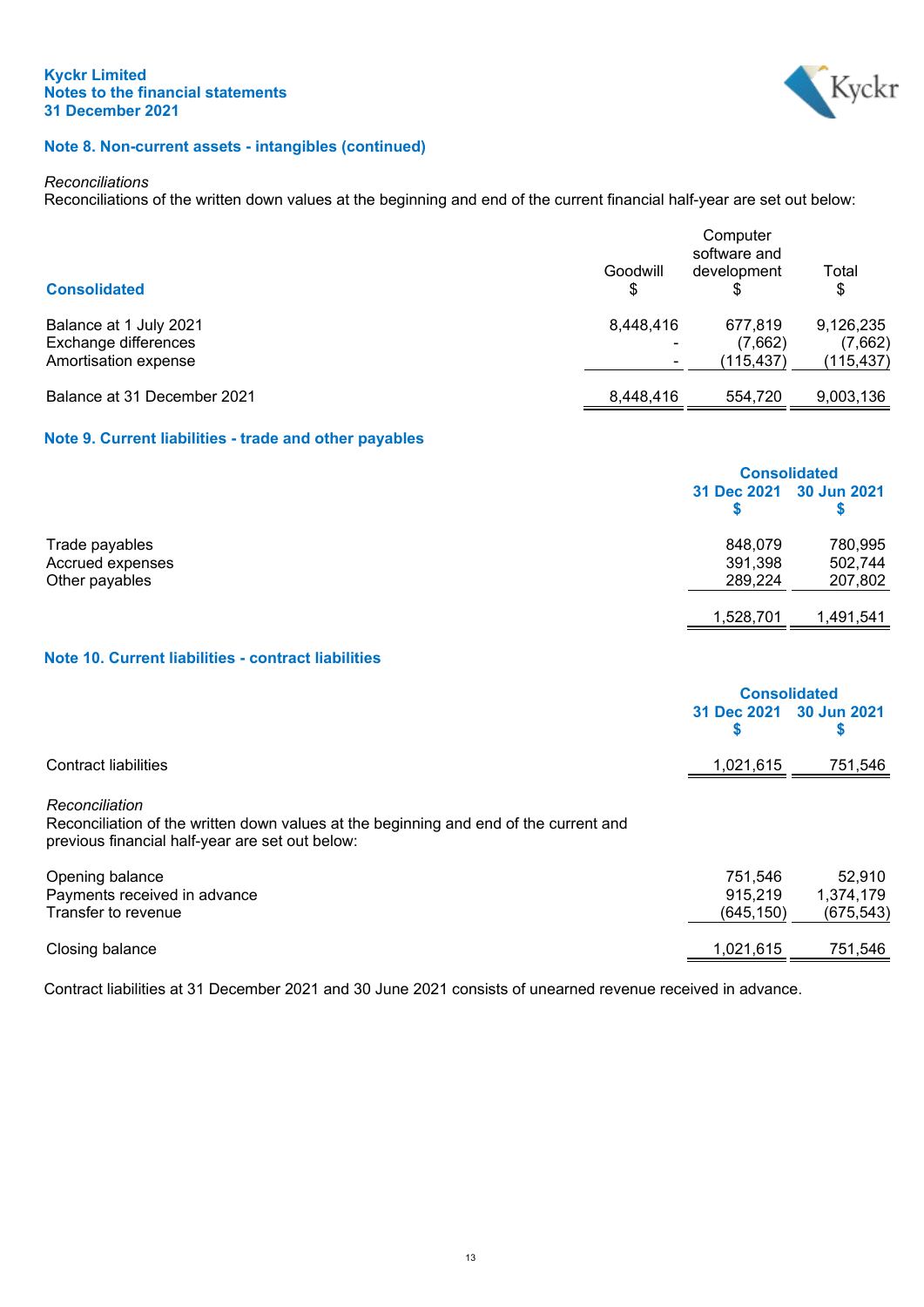

## **Note 10. Current liabilities - contract liabilities (continued)**

#### *Unsatisfied performance obligations*

The aggregate amount of the transaction price allocated to the performance obligations that are unsatisfied at the end of the reporting period was \$1,021,615 as at 31 December 2021 (\$751,546 as at 30 June 2021) and is expected to be recognised as revenue in future periods as follows:

|                 |                         | <b>Consolidated</b> |  |
|-----------------|-------------------------|---------------------|--|
|                 | 31 Dec 2021 30 Jun 2021 |                     |  |
| Within 6 months | 545,769                 | 532,800             |  |
| 6 to 12 months  | 475,846                 | 218,746             |  |
|                 | 1,021,615               | 751,546             |  |

## **Note 11. Equity - issued capital**

<span id="page-16-0"></span>

|                              | <b>Consolidated</b> |               |                                                  |  |
|------------------------------|---------------------|---------------|--------------------------------------------------|--|
|                              | <b>Shares</b>       | <b>Shares</b> | 31 Dec 2021 30 Jun 2021 31 Dec 2021 30 Jun 2021  |  |
| Ordinary shares - fully paid |                     |               | 537,599,849  343,849,862  42,237,705  34,842,118 |  |
|                              |                     |               |                                                  |  |

#### *Movements in ordinary share capital*

| <b>Details</b>                                                                                                      | <b>Date</b>                                                          | <b>Shares</b>                                         | <b>Issue price</b>            | S                                                               |
|---------------------------------------------------------------------------------------------------------------------|----------------------------------------------------------------------|-------------------------------------------------------|-------------------------------|-----------------------------------------------------------------|
| <b>Balance</b><br>Issue of shares<br>Issue of shares<br>Issue of shares<br>less share issue costs (net of taxation) | 1 July 2020<br>30 August 2021<br>29 September 2021<br>1 October 2021 | 343,849,862<br>85,962,465<br>43,749,987<br>64,037,535 | \$0.040<br>\$0.040<br>\$0.040 | 34,842,118<br>3,438,499<br>1,749,999<br>2,561,501<br>(354, 412) |
| <b>Balance</b>                                                                                                      | 31 December 2021                                                     | 537,599,849                                           |                               | 42,237,705                                                      |

#### *Ordinary shares*

Ordinary shares entitle the holder to participate in dividends and the proceeds on the winding up of the company in proportion to the number of and amounts paid on the shares held. The fully paid ordinary shares have no par value and the company does not have a limited amount of authorised capital.

On a show of hands every member present at a meeting in person or by proxy shall have one vote and upon a poll each share shall have one vote.

#### **Note 12. Equity - dividends**

There were no dividends paid, recommended or declared during the current or previous financial half-year.

#### **Note 13. Fair value measurement**

The carrying amounts of trade and other receivables and trade and other payables are assumed to approximate their fair values due to their short-term nature.

#### **Note 14. Related party transactions**

*Parent entity* Kyckr Limited is the parent entity.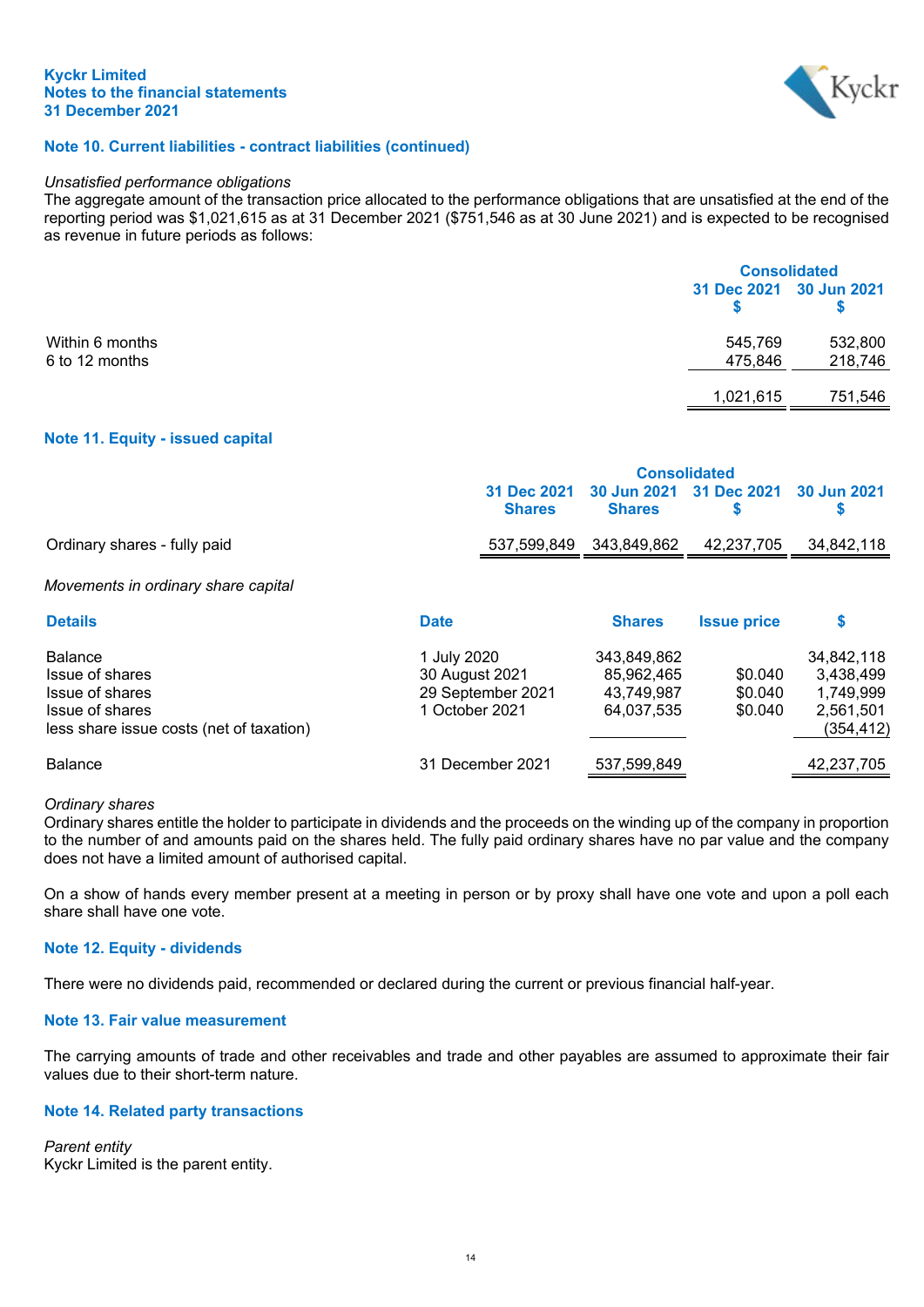

# **Note 14. Related party transactions (continued)**

#### *Transactions with related parties*

The following transactions occurred with related parties:

|                                                                                                                                                                         | <b>Consolidated</b> |                         |
|-------------------------------------------------------------------------------------------------------------------------------------------------------------------------|---------------------|-------------------------|
|                                                                                                                                                                         |                     | 31 Dec 2021 31 Dec 2020 |
| Other transactions:<br>Shares issued to key management personnel                                                                                                        | 125.924             | 194.200                 |
| Receivable from and payable to related parties<br>There were no trade receivables from or trade payables to related parties at the current and previous reporting date. |                     |                         |

## *Loans to/from related parties*

There were no loans to or from related parties at the current and previous reporting date.

# *Terms and conditions*

All transactions were made on normal commercial terms and conditions and at market rates.

## **Note 15. Share-based payments**

<span id="page-17-0"></span>

|                              | <b>Consolidated</b> |                         |
|------------------------------|---------------------|-------------------------|
|                              |                     | 31 Dec 2021 31 Dec 2020 |
| Share-based payments expense | 94.270              | 82.672                  |

The following options were issued during the half year ended 31 December 2021:

- On 23 November 2021, 2,111,540 unlisted options were granted to Rajarshi Ray, a Director of the company. The \$0.069 exercise price of the options was 150% of the closing share price on 5 October 2021, when the options were set, and 117% of the closing price on the date of the grant. The options vest on 15 November 2022, and the contractual life of each option is four years.
- On 23 November 2021, 2,111,540 unlisted options were granted to George Venardos, a Director of the company. The \$0.069 exercise price of the options was 150% of the closing share price on 5 October 2021, when the options were set, and 117% of the closing price on the date of the grant. The options vest on 15 November 2022, and the contractual life of each option is four years.
- On 23 November 2021, 703,847 unlisted options were granted to Karina Kwan, a Director of the company. The \$0.069 exercise price of the options was 150% of the closing share price on 5 October 2021, when the options were set, and 117% of the closing price on the date of the grant. The options vest on 15 November 2022, and the contractual life of each option is four years.

## **Note 16. Earnings per share**

<span id="page-17-1"></span>

|                                                                                           | <b>Consolidated</b>     |               |
|-------------------------------------------------------------------------------------------|-------------------------|---------------|
|                                                                                           | 31 Dec 2021 31 Dec 2020 |               |
| Loss after income tax attributable to the owners of Kyckr Limited                         | (3,063,894)             | (2,753,525)   |
|                                                                                           | <b>Number</b>           | <b>Number</b> |
| Weighted average number of ordinary shares used in calculating basic earnings per share   | 456,160,392             | 342,053,189   |
| Weighted average number of ordinary shares used in calculating diluted earnings per share | 456,160,392             | 342,053,189   |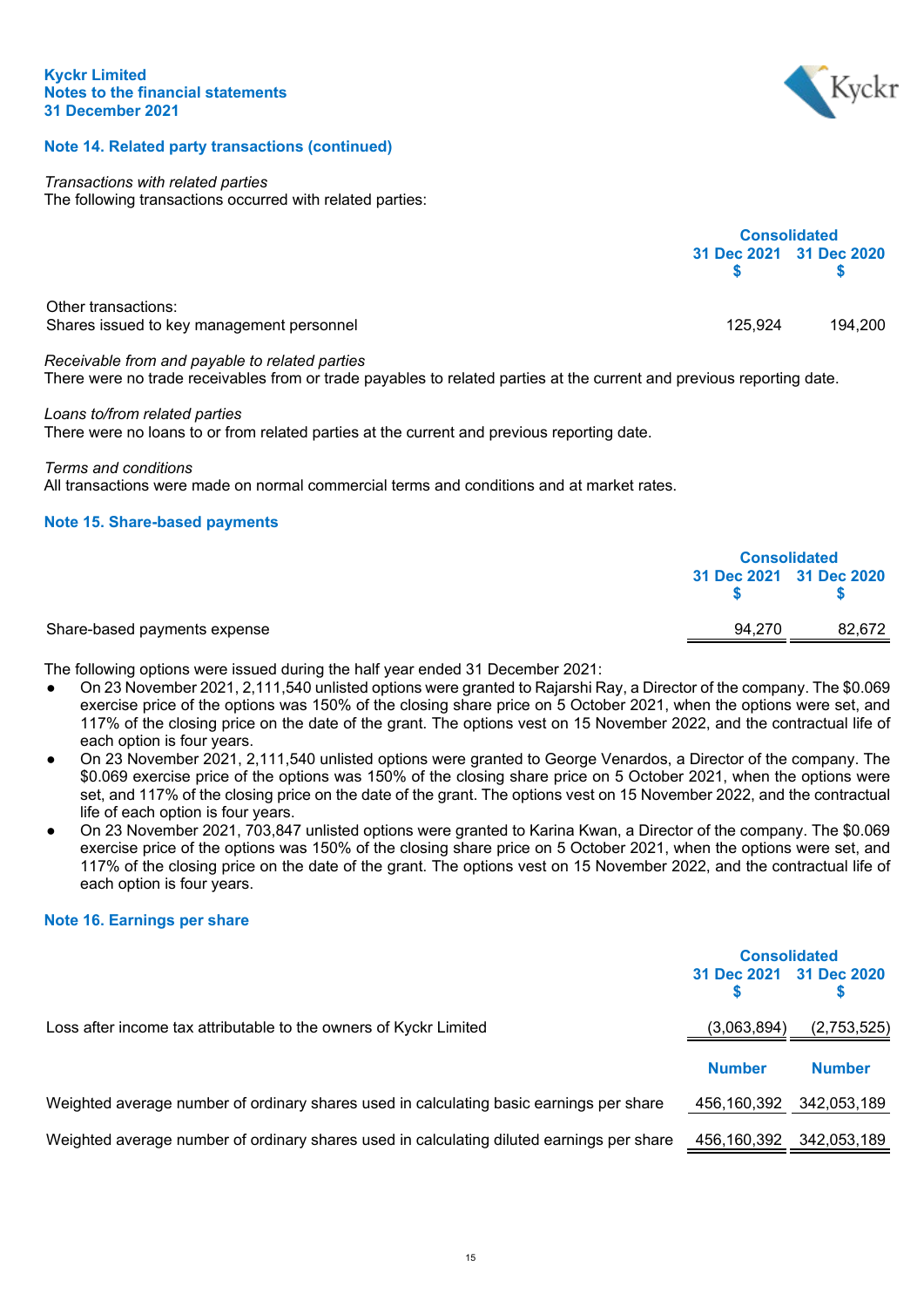**Note 16. Earnings per share (continued)**



|                            | <b>Cents</b> | <b>Cents</b> |
|----------------------------|--------------|--------------|
| Basic earnings per share   | (0.67)       | (0.80)       |
| Diluted earnings per share | (0.67)       | (0.80)       |

For the purpose of calculating the diluted earnings per share the calculation has excluded the number of options as the effect would be anti-dilutive.

## **Note 17. Events after the reporting period**

On 20 January 2022, 6,140,350 unlisted performance rights were granted to employees under the Kyckr Limited Long Term Incentive Plan. The performance rights are to vest in three equal instalments. Each performance right will convert into one fully paid ordinary share in the company subject to continued employment at the vesting dates and the achievement of the respective performance hurdles. The performance hurdles applied to the grant were revenue and gross margin targets for financial years ending 30 June 2022, 2023 and 2024.

The consequences of the Coronavirus (COVID-19) pandemic are continuing to be felt around the world, and its impact on the consolidated entity, if any, has been reflected in its published results to date. Whilst it would appear that control measures and related government policies, including the roll out of the vaccine, have started to mitigate the risks caused by COVID-19, it is not possible at this time to state that the pandemic will not subsequently impact the consolidated entity's operations going forward. The consolidated entity now has experience in the swift implementation of business continuation processes should future lockdowns of the population occur, and these processes continue to evolve to minimise any operational disruption. Management continues to monitor the situation both locally and internationally.

No other matter or circumstance has arisen since 31 December 2021 that has significantly affected, or may significantly affect the consolidated entity's operations, the results of those operations, or the consolidated entity's state of affairs in future financial years.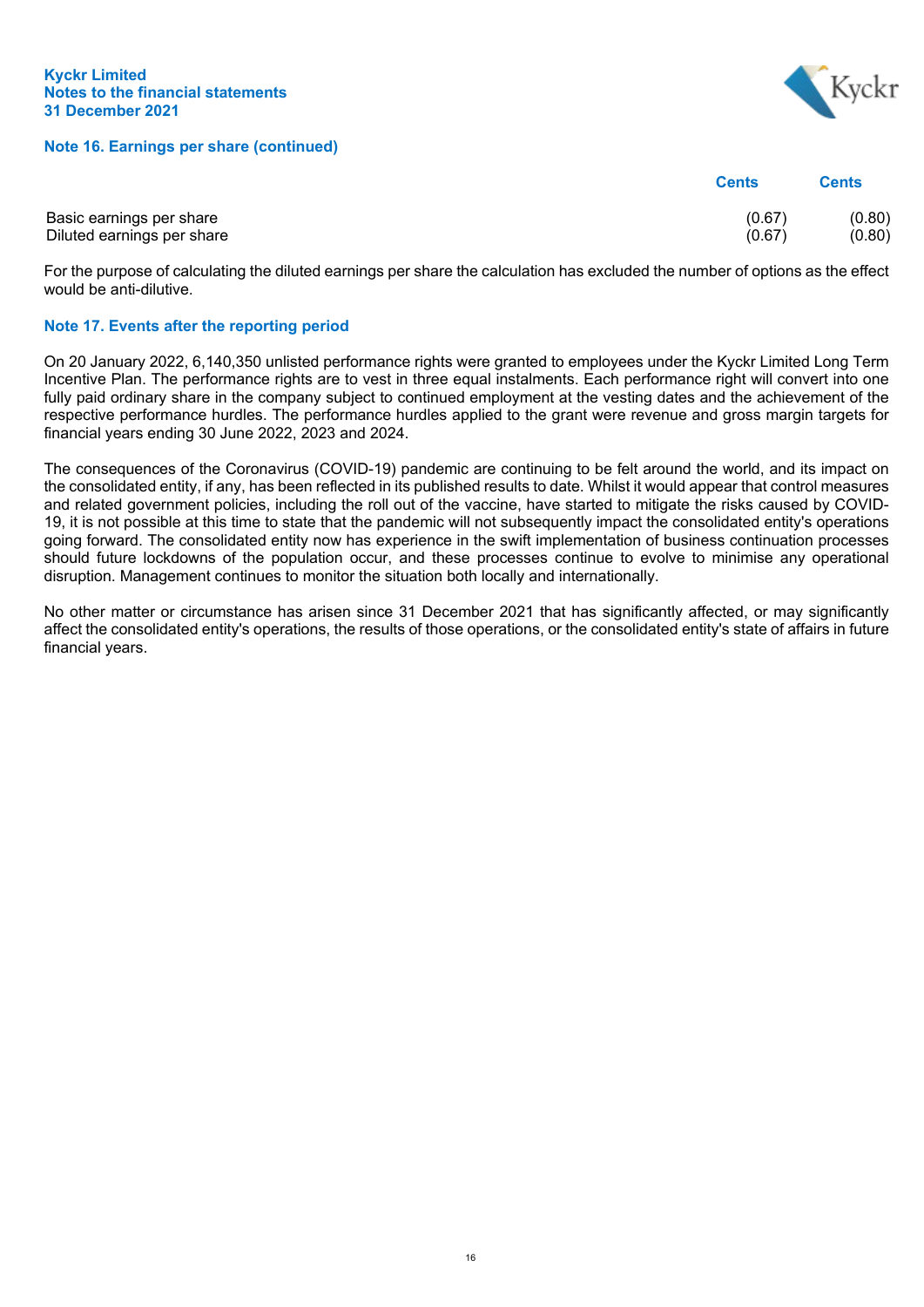## **Kyckr Limited Directors' declaration 31 December 2021**



In the directors' opinion:

- the attached financial statements and notes comply with the Corporations Act 2001, Australian Accounting Standard AASB 134 'Interim Financial Reporting', the Corporations Regulations 2001 and other mandatory professional reporting requirements;
- the attached financial statements and notes give a true and fair view of the consolidated entity's financial position as at 31 December 2021 and of its performance for the financial half-year ended on that date; and
- there are reasonable grounds to believe that the company will be able to pay its debts as and when they become due and payable.

Signed in accordance with a resolution of directors made pursuant to section 303(5)(a) of the Corporations Act 2001.

On behalf of the directors

Rajorki M. Ray

Rajarshi Ray **Karina Kwan**<br>Chairman Chairman Chairman Chairman

24 February 2022 Sydney

Kaunathre  $\overline{\phantom{a}}$  ,  $\overline{\phantom{a}}$  ,  $\overline{\phantom{a}}$  ,  $\overline{\phantom{a}}$  ,  $\overline{\phantom{a}}$  ,  $\overline{\phantom{a}}$  ,  $\overline{\phantom{a}}$  ,  $\overline{\phantom{a}}$  ,  $\overline{\phantom{a}}$  ,  $\overline{\phantom{a}}$  ,  $\overline{\phantom{a}}$  ,  $\overline{\phantom{a}}$  ,  $\overline{\phantom{a}}$  ,  $\overline{\phantom{a}}$  ,  $\overline{\phantom{a}}$  ,  $\overline{\phantom{a}}$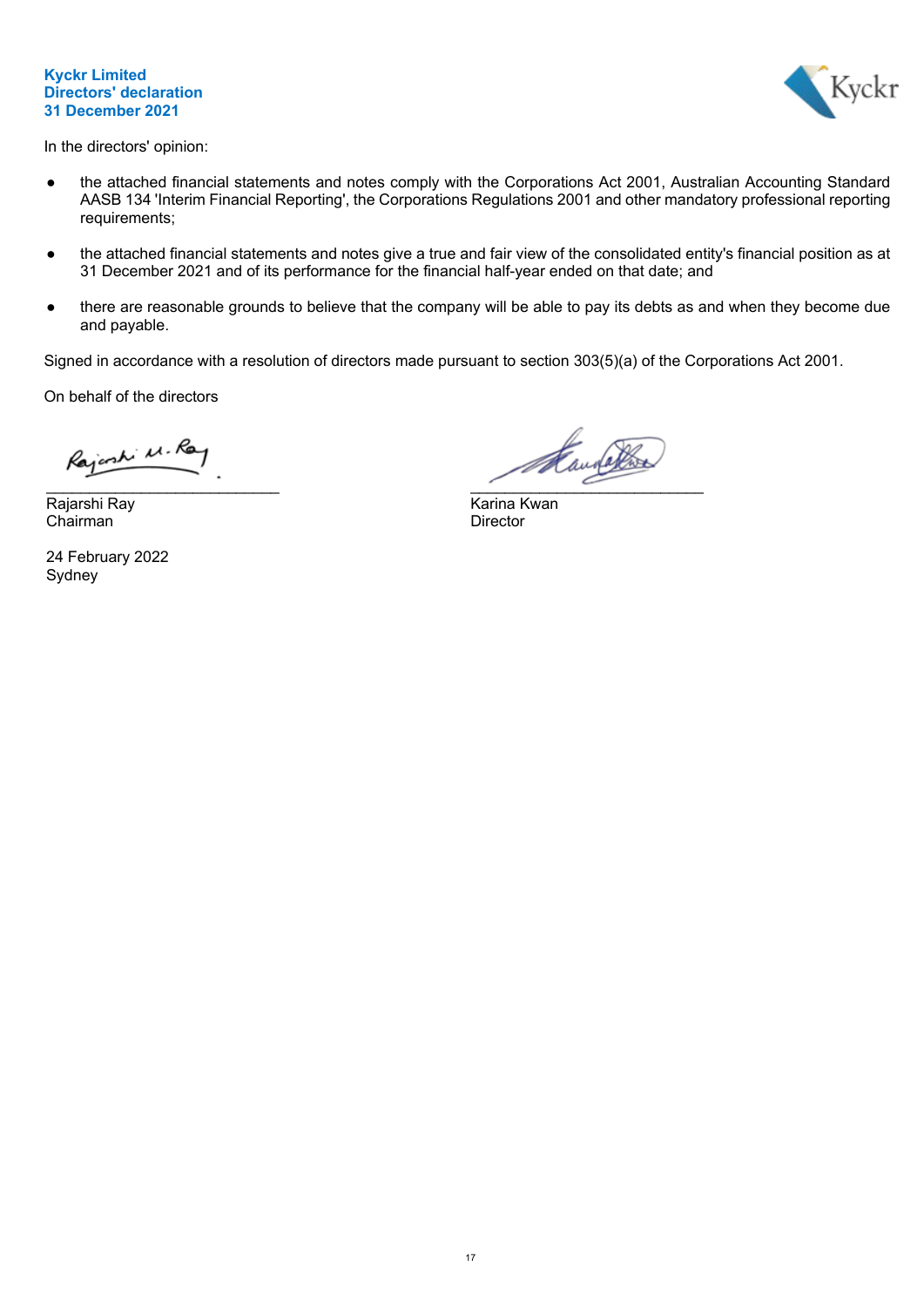

**Nexia Sydney Audit Pty Ltd** Level 16, 1 Market Street Sydney NSW 2000 PO Box H195 Australia Square NSW 1215 p +61 2 9251 4600  $f + 61292517138$ e info@nexiasydney.com.au w nexia.com.au

# **INDEPENDENT AUDITOR'S REVIEW REPORT**

To the members of Kyckr Limited

**Report on the Half-Year Financial Report**

## **Conclusion**

We have reviewed the accompanying half-year financial report of Kyckr Limited and its controlled entities (the 'Group'), which comprises the Statement of Financial Position as at 31 December 2021, the Statement of Profit or Loss and Other Comprehensive Income, Statement of Changes in Equity and Statement of Cash Flows for the half-year ended on that date, notes comprising a summary of significant accounting policies and other explanatory information, and the Directors' Declaration.

Based on our review, which is not an audit, we have not become aware of any matter that makes us believe that the half-year financial report of Kyckr Limited does not comply with the Corporations Act 2001 including:

- i) giving a true and fair view of the Group's financial position as at 31 December 2021 and of its performance for the half-year ended on that date; and
- iii) complying with Accounting Standard AASB 134 Interim Financial Reporting and the Corporations Regulations 2001.

## **Basis for Conclusion**

We conducted our review in accordance with ASRE 2410 Review of a Financial Report Performed by the Independent Auditor of the Entity. Our responsibilities are further described in the Auditor's Responsibilities for the Review of the Financial Report section of our report. We are independent of the Group in accordance with the auditor independence requirements of the Corporations Act 2001 and the ethical requirements of the Accounting Professional & Ethical Standards Board's APES 110 Code of Ethics for Professional Accountants (including Independence Standards) (the Code) that are relevant to our audit of the annual financial report in Australia. We have also fulfilled our other ethical responsibilities in accordance with the Code.

We confirm that the independence declaration required by the *Corporations Act 2001* which has been given to the directors of the company, would be in the same terms if given to the directors as at the time of this auditor's review report.

## **Responsibility of the Directors for the Financial Report**

The directors of the company are responsible for the preparation of the half-year financial report that gives a true and fair view in accordance with Australian Accounting Standards and the Corporations Act 2001 and for such internal control as the directors determine is necessary to enable the preparation of the half-year financial report that gives a true and fair view and is free from material misstatement, whether due to fraud or error.

## **Auditor's Responsibility for the Review of the Financial Report**

Our responsibility is to express a conclusion on the half-year financial report based on our review. ASRE 2410 requires us to conclude whether we have become aware of any matter that makes us believe that the half-year financial report is not in accordance with the Corporations Act 2001

Nexia Sydney Audit Pty Ltd (ABN 77 606 785 399) is a firm of Chartered Accountants. It is affiliated with, but independent from Nexia Australia Pty Ltd. Nexia Australia Pty Ltd is a member of Nexia International, a leading, global network of independent accounting and consulting firms. For more information please see www.nexia.com.au/legal. Neither Nexia International nor Nexia Australia Pty Ltd provide services to clients.

Liability limited under a scheme approved under Professional Standards Legislation.